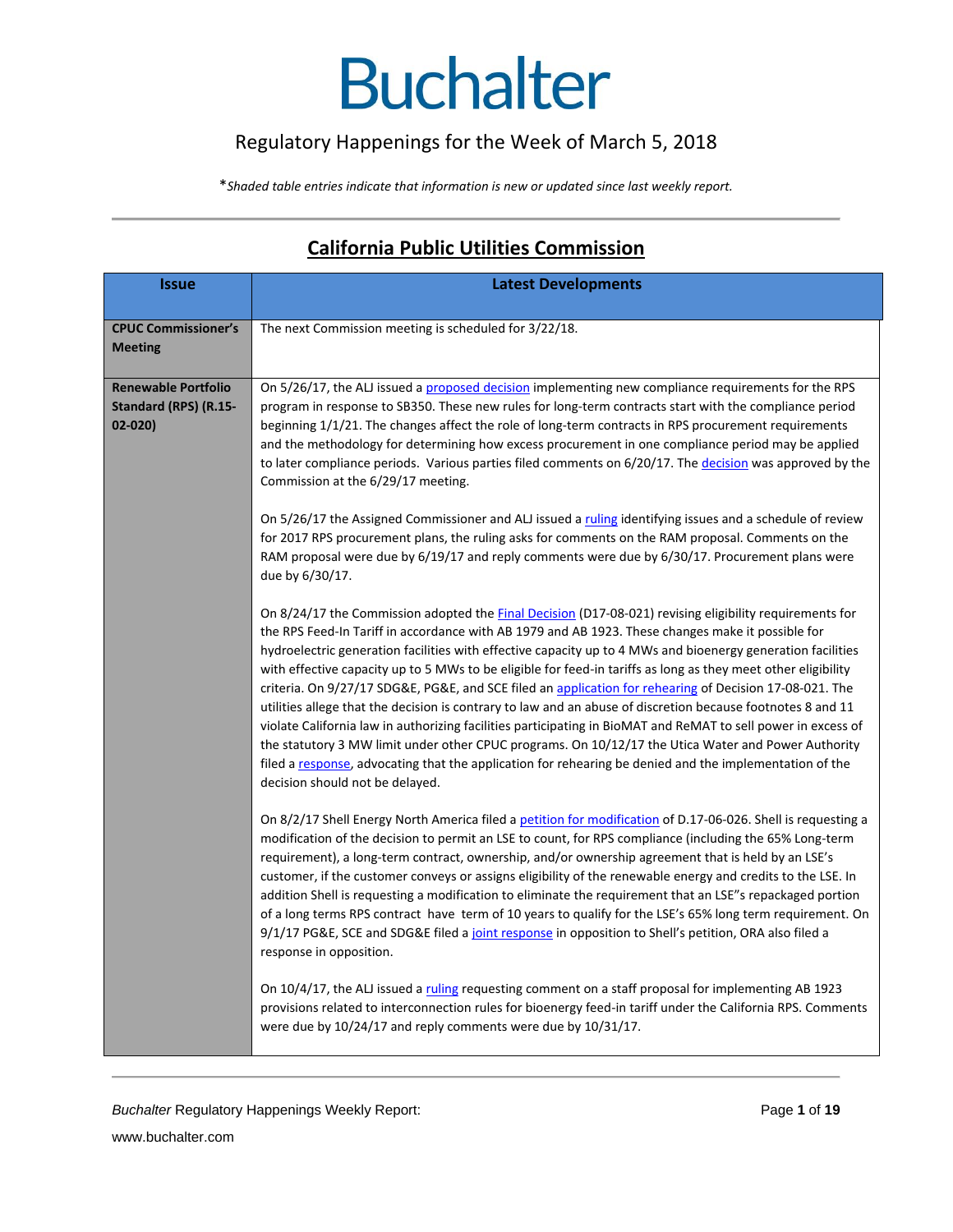

|                               | On 11/14/17, the ALJs in the proceeding published a proposed decision accepting draft 2017 RPS                                                          |
|-------------------------------|---------------------------------------------------------------------------------------------------------------------------------------------------------|
|                               | procurement plans, including the related solicitation protocols filed by PG&E, SCE and SDG&E. The                                                       |
|                               | proposed decision approves the request by PG&E, SCE and SDG&E to forgo holding a 2017 RPS solicitation                                                  |
|                               | and authorizes the utilities to conduct solicitations for the short-term (5 years or less), sales of RPS volumes                                        |
|                               | during the timeframe covered by the 2017 RPS Procurement Plans. The utilities are still required to submit                                              |
|                               | Tier 1 Advice Letters for Commission approval of short-term sales resulting from a solicitation. In addition                                            |
|                               | the decision approves the request of the utilities to engage in bilateral transactions to sell RPS volumes,                                             |
|                               | subject to the Commission review and approval via the Tier 3 Advice Letter process. The decision also                                                   |
|                               | approves the 2017 RPS Procurement plans filed by several small and multi-jurisdictional utilities, CCAs and                                             |
|                               | ESPs. On 12/14/17 the decision was adopted by the Commission.                                                                                           |
|                               |                                                                                                                                                         |
|                               | On 1/4/18 the ALJ issued a ruling requesting comments on how SB350 impacts determination of RPS                                                         |
|                               | penalties for noncompliance with and waivers of RPS procurement requirements to inform a future                                                         |
|                               | Commission decision on revisions to RPS enforcement rules in light of SB350. The ruling identifies various                                              |
|                               | issues for comment. On 1/12/18 the ALJ extended the comment deadline to 2/1/18 and reply comments to                                                    |
|                               | $2/12/18$ .                                                                                                                                             |
|                               |                                                                                                                                                         |
|                               | On 1/12/18 Direct Energy Business, LLC, and on 1/19/18 Gexa Energy California, LLC and Liberty Power                                                    |
|                               | Holdings, LLC, filed motions requesting waiver of their respective RPS procurement requirements for                                                     |
|                               | compliance period one. Comments were due by 2/26/18.                                                                                                    |
|                               |                                                                                                                                                         |
| OIR to adopt rules and        | On 5/15/17 the Assigned Commissioner issued a proposed decision approving the Natural Gas Leak                                                          |
| procedures governing          | Abatement Program consistent with SB1371. Comments were due by 6/4/17. The decision (D.17-06-015)                                                       |
| <b>Commission-regulated</b>   | was signed by the Commission on 6/15/17.                                                                                                                |
|                               |                                                                                                                                                         |
| natural gas pipelines         |                                                                                                                                                         |
| and facilities to             | A workshop was held on 8/1/17 to discuss the development of a template for consistency in Best practices                                                |
| reduce natural gas            | compliance plans that will be required as part of the gas safety plans commencing 3/15/18.                                                              |
| leakage consisted             |                                                                                                                                                         |
|                               | On 7/21/17 the ALJ issued a ruling providing notice of a prehearing conference on 8/24/17 and directing                                                 |
| with SB1371 (R.15-01-<br>008) | joint pre-hearing conference statements. The purpose of the PHC was to discuss the scope and procedural                                                 |
|                               | schedule of the second phase of the proceeding. A joint pre-hearing conference statement was due by<br>8/18/17. (see email ruling correcting PHC date). |
|                               |                                                                                                                                                         |
|                               | On 9/20/17 the Commissioner issued an amended scoping ruling. The second phase of the proceeding will                                                   |
|                               | focus on the following broad policy issues: 1) what data is necessary in order for the CPUC to consider a                                               |
|                               | "cost-effectiveness" framework in this proceeding; 2) how should the CPUC's annual report requirements                                                  |
|                               | and 26 best practices be harmonized with information or action required by other entities such as the                                                   |
|                               | PHMSA, DOGGR, ARB and local air quality management districts; 3) pursuant to 975(f) how should rules                                                    |
|                               | and procedures including best practices and repair standards developed in this proceeding be incorporated                                               |
|                               | into the applicable general orders; 4) how should ratemaking treatment for LUAF be structured and                                                       |
|                               | evaluated?                                                                                                                                              |
|                               | On 11/30/17 the ALJ issued a ruling entering the ARB and CPUC's joint staff annual report on analysis of                                                |
|                               | 6/16/17 Utilities' reports into the record. Comments are requested on 1) whether the Joint staff annual                                                 |
|                               | report clearly illustrate the trends of findings based on CPUC/ARB staff's analysis of the June 2017 reports,                                           |
|                               | and 2) what are "lessons learned" from this reporting and analysis process that were not identified by staff.                                           |
|                               | Comments were due by 12/12/17.                                                                                                                          |

**Buchalter Regulatory Happenings Weekly Report:** Page 2 of 19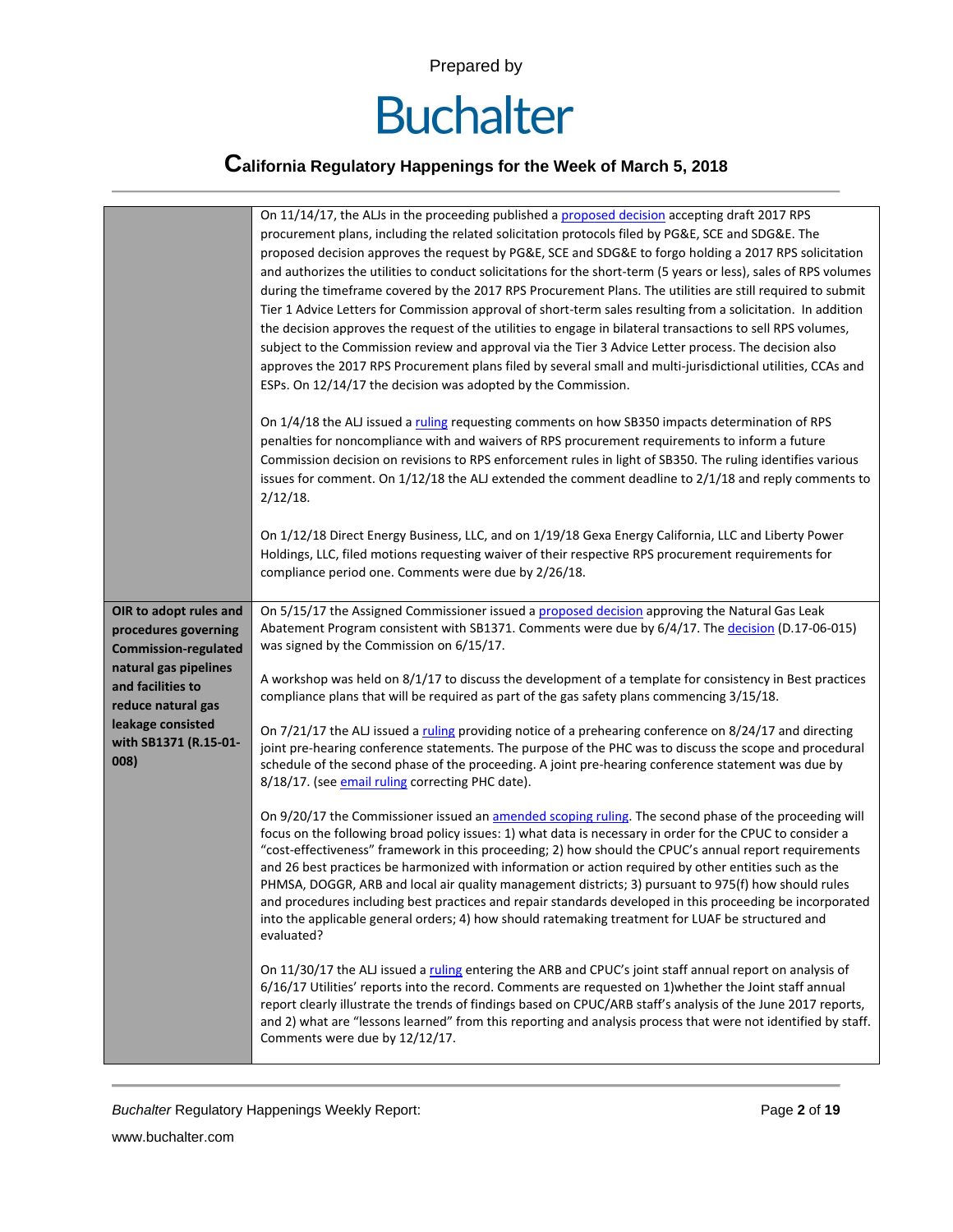

# **California Regulatory Happenings for the Week of March 5, 2018**

| OIR to Develop an<br><b>Electricity Integrated</b><br><b>Resource Planning</b><br><b>Framework to</b><br><b>Coordinate and Refine</b><br>Long-Term<br><b>Procurement Planning</b><br><b>Requirements (R16-</b><br>$02 - 007$ | On 10/7/16, the City of Lancaster, Sonoma Clean Power Authority, and Marin Clean Energy filed a motion<br>requesting that the Commission take official notice of future load growth among operational CCA programs<br>and the growing number of communities exploring CCA programs. On 10/24/16 SCE, SDG&E and PG&E<br>filed a joint response requesting that the Commission deny the motion as the facts presented in the<br>motion are not currently relevant in the proceeding.<br>On 12/21/16 the ALJ and Assigned Commissioner issued a ruling requesting comments on disadvantaged<br>communities and other aspects of SB350, and modifying the proceeding schedule. Comments were due by<br>$2/17/17$ and reply comments were due $2/27/17$ . |
|------------------------------------------------------------------------------------------------------------------------------------------------------------------------------------------------------------------------------|------------------------------------------------------------------------------------------------------------------------------------------------------------------------------------------------------------------------------------------------------------------------------------------------------------------------------------------------------------------------------------------------------------------------------------------------------------------------------------------------------------------------------------------------------------------------------------------------------------------------------------------------------------------------------------------------------------------------------------------------------|
|                                                                                                                                                                                                                              | On 1/12/17, a webinar was held by the Modeling Advisory Group to ensure that modeling work<br>undertaken by Energy Division and individual LSE's as part of the 2017 IRP is transparent and objective.                                                                                                                                                                                                                                                                                                                                                                                                                                                                                                                                               |
|                                                                                                                                                                                                                              | On 1/18/17, the ALJ issued a ruling seeking comment on assumptions and scenario for use in long term<br>planning in 2017, with emphasis on the CAISO Transmission Planning Process. Comments were due by<br>$2/3/17$ and reply comments were due by $2/10/17$ .                                                                                                                                                                                                                                                                                                                                                                                                                                                                                      |
|                                                                                                                                                                                                                              | On 2/23/17, the CPUC and the CEC hosted a joint workshop on GHG Target Setting for the Integrated<br>Resource Planning (IRP) Process.                                                                                                                                                                                                                                                                                                                                                                                                                                                                                                                                                                                                                |
|                                                                                                                                                                                                                              | On 2/28/17 Commissioner Randolph issued a ruling adopting assumptions and one scenario for use in long-<br>term planning in 2017.                                                                                                                                                                                                                                                                                                                                                                                                                                                                                                                                                                                                                    |
|                                                                                                                                                                                                                              | On 5/1/17 the ALJ sent an email to the service letter informing parties that several workshops scheduled in<br>the CEC Integrated Policy Report process may be of interest to parties to this proceeding. The first<br>workshop was on 5/12/17.                                                                                                                                                                                                                                                                                                                                                                                                                                                                                                      |
|                                                                                                                                                                                                                              | On 5/16/17 the ALJ issued a ruling seeking comment from parties on a staff proposal titled "Proposal for<br>Implementing Integrated Resource Planning at the CPUC: An Energy Division Staff Proposal." The ruling<br>formally enters the proposal into the record. Comments were due by 6/14/17 and reply comments were<br>due by 6/26/17                                                                                                                                                                                                                                                                                                                                                                                                            |
|                                                                                                                                                                                                                              | CPUC Energy Division staff held a webinar on the proposal for implementing IRP at the CPUC on 6/7/17.                                                                                                                                                                                                                                                                                                                                                                                                                                                                                                                                                                                                                                                |
|                                                                                                                                                                                                                              | On 6/13/17 the ALJ issued a ruling modifying the schedule of the proceeding. The ruling extended the<br>initial comment period on the IRP Staff Proposal to June 28, 2017 and reply comments to July 12, 2017.                                                                                                                                                                                                                                                                                                                                                                                                                                                                                                                                       |
|                                                                                                                                                                                                                              | On 7/19/17 the ALJ noticed two modeling workshops. The first workshop was on 7/27/17 and allowed<br>parties to ask clarifying questions and provide preliminary feedback on the first set of modeling results for<br>the IRP process. The second workshop was held on 8/15/17. At this workshop, CES-21, a public-private<br>collaborative research and development effort between PG&E, SCE, SDG&E and the Lawrence Livermore<br>National Laboratory, presented its final report on the Grid Integration Flexibility Metrics and Standards<br>Project. On 9/12/17 PG&E submitted the final report of the grid integration flexibility metrics and<br>standards.                                                                                     |
|                                                                                                                                                                                                                              | On 9/19/17 the ALJ issued a ruling seeking comment a proposed reference system plan and related<br>commission policy actions. Comments were due by 10/26/17 and reply comments were due by 11/9/17.<br>On 10/3/17 the ALJ issued a ruling correcting Attachment C to the original 9/18/17 ruling.                                                                                                                                                                                                                                                                                                                                                                                                                                                    |
|                                                                                                                                                                                                                              | On 10/10/17 the ALJ granted a 10/7/16 motion from the City of Lancaster, Marin Clean Energy, and                                                                                                                                                                                                                                                                                                                                                                                                                                                                                                                                                                                                                                                     |

**Buchalter Regulatory Happenings Weekly Report:** Page 3 of 19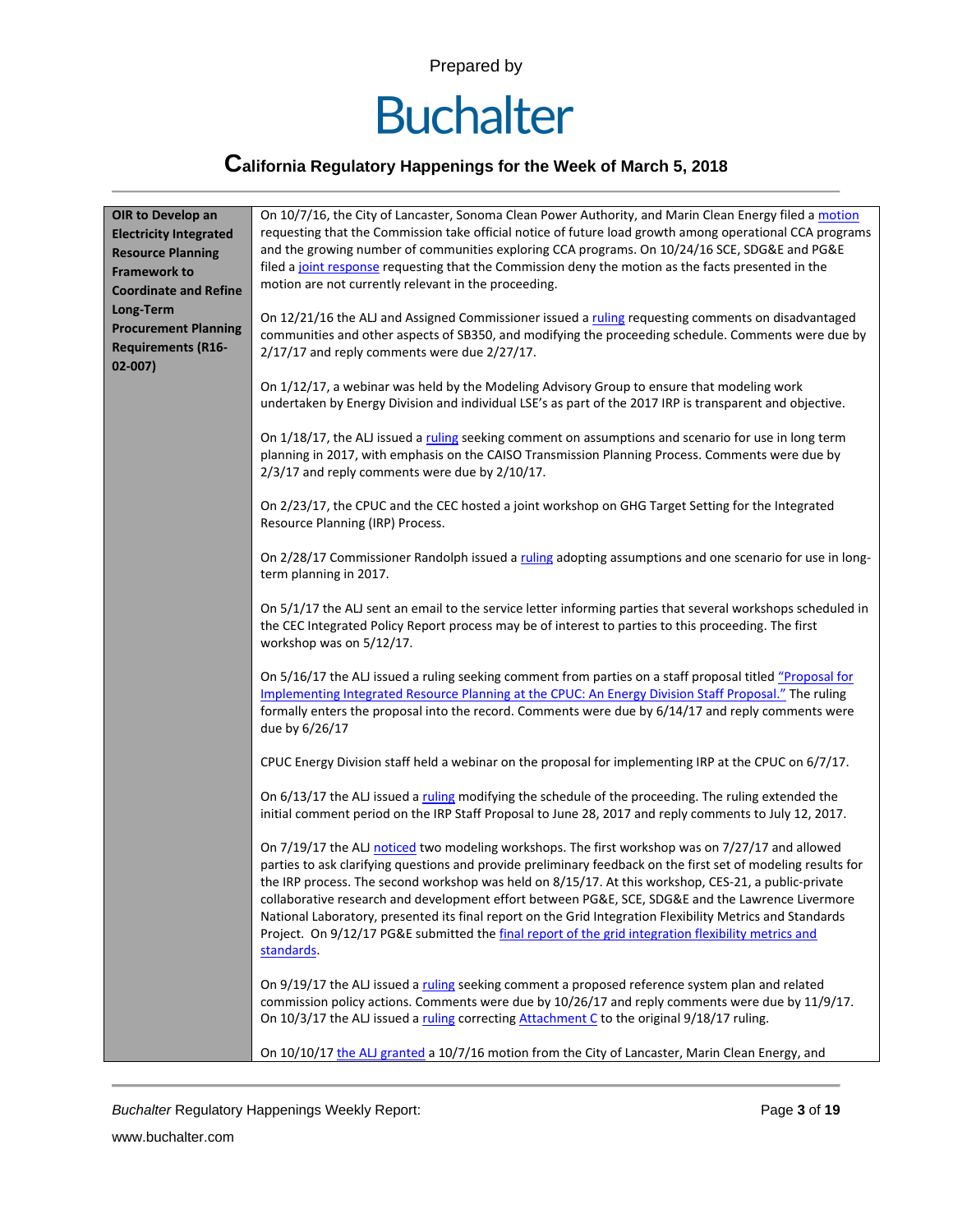

|                                                                                                                                                                                                        | Sonoma Clean Power Authority for official notice of future load growth among operational CCA programs<br>as well as the growing number of communities formally exploring and planning CCA programs. In the same<br>ruling the ALJ granted the separate 3/6/17 motion of Magellan Wind LLC seeking official notice of<br>executive actions relating to the potential value of California's offshore wind resources. However, both<br>motions were granted for purposes of taking official notice that certain local, state and federal agency<br>actions have occurred but not for purposes of reliance on any underlying facts associated with those<br>actions.                                                                                                                                                                                                                                                                                                                                                                                                                                                                                                                                                                                                                       |
|--------------------------------------------------------------------------------------------------------------------------------------------------------------------------------------------------------|----------------------------------------------------------------------------------------------------------------------------------------------------------------------------------------------------------------------------------------------------------------------------------------------------------------------------------------------------------------------------------------------------------------------------------------------------------------------------------------------------------------------------------------------------------------------------------------------------------------------------------------------------------------------------------------------------------------------------------------------------------------------------------------------------------------------------------------------------------------------------------------------------------------------------------------------------------------------------------------------------------------------------------------------------------------------------------------------------------------------------------------------------------------------------------------------------------------------------------------------------------------------------------------|
|                                                                                                                                                                                                        | On 11/27/17 the ALJ denied a motion by the Protect Our Community Foundation (POCF) for evidentiary<br>hearings. POCF had alleged that an informal process is insufficient to fulfill the requirements of SB350 and<br>the RESOLVE model must be subject to verification via hearings.                                                                                                                                                                                                                                                                                                                                                                                                                                                                                                                                                                                                                                                                                                                                                                                                                                                                                                                                                                                                  |
|                                                                                                                                                                                                        | On 12/28/17 Commissioner Randolph issued a proposed decision setting requirements for load serving<br>entities filing integrated resource plans. Various comments were filed on 1/17/18. The final decision was<br>approved at the Commission's 2/8/18 meeting (D18-02-018).                                                                                                                                                                                                                                                                                                                                                                                                                                                                                                                                                                                                                                                                                                                                                                                                                                                                                                                                                                                                           |
|                                                                                                                                                                                                        | On 1/30/18 Imperial County filed a motion to reopen the record to consider the impact of new import<br>tariffs on solar cells and modules in the reference system plan.                                                                                                                                                                                                                                                                                                                                                                                                                                                                                                                                                                                                                                                                                                                                                                                                                                                                                                                                                                                                                                                                                                                |
|                                                                                                                                                                                                        | On 2/28/18 Friends of the Earth, NRDC, CURE and PG&E filed a joint petition for modification of D18-02-<br>018 (the IRP decision). Decision 18-02-018 contains direction regarding the procurement of GHG free<br>replacement resources in the event Diablo Canyon is retired earlier than 2024-2025, but does not address<br>procurement direction for the planned retirement date. The joint parties have requested that the decision<br>be modified to address this gap in direction.                                                                                                                                                                                                                                                                                                                                                                                                                                                                                                                                                                                                                                                                                                                                                                                               |
| <b>Policies, Procedures</b><br>and Rules for<br><b>Regulation of Physical</b><br>Security for the<br><b>Electric Supply</b><br><b>Facilities of Electrical</b><br><b>Corporations (R15-06-</b><br>009) | On 3/10/17 the Assigned Commissioner issued a Phase 1 Scoping Memo and Ruling in this rulemaking<br>regarding policies, procedures and rules for regulation of physical security for the electric supply facilities<br>of electric corporations consistent with Public Utilities Code Section 364 and to establish standards for<br>disaster and emergency preparedness plans for electrical corporations and regulated water companies<br>pursuant to Public Utilities Code Section 768.6. Phase I of the proceeding will consider whether any new<br>rules, standards or General Orders or modifications to other existing policies should apply to all electrical<br>supply facilities within the jurisdiction of the Commission, including facilities owned by publicly owned<br>utilities and rural electrical cooperatives. This phase will pertain to the requirements to address the<br>physical security risks to the electrical supply facilities of electrical corporations and will also address<br>whether the Commission should go beyond the physical security regulations of NERC's CIP-9-014-2. A<br>proposed decision in Phase I is anticipated in February 2018. Phase II will address emergency and disaster<br>preparedness plans. A workshop was held on 5/2/17. |
|                                                                                                                                                                                                        | On 7/12/17 the ALJ issued a ruling issuing combined workshop notes and request for straw proposals.<br>Comments on Attachment A to the proceeding were due by 7/28/17, straw proposals were due by 8/11/17<br>and comments on the straw proposals were due by 8/25/17. On 8/31/17 Bear Valley Electric Service, SCE,<br>CMUA, LADWP, Liberty CalPeco, National Rural Electric Cooperative Association, Pacificorp, PG&E, SMUD,<br>and SDG&E filed a joint draft straw proposal. The Office of Ratepayer Advocates and the Safety and<br>Enforcement Division filed comments on 9/14/17. A workshop was held on 9/29/17 to review how SB699<br>informs the appropriate CPUC response and responsibility in addressing the physical security of California's<br>system and the joint-utility proposal. The Office of Ratepayer Advocates and the Safety and Enforcement<br>Division filed comments on 9/14/17.                                                                                                                                                                                                                                                                                                                                                                           |
|                                                                                                                                                                                                        | On 1/3/18 the ALJ issued an email ruling allowing parties to file legal briefs concerning the Commission's<br>jurisdiction over publically owned electrical utilities and rural electric cooperatives. The scoping ruling in                                                                                                                                                                                                                                                                                                                                                                                                                                                                                                                                                                                                                                                                                                                                                                                                                                                                                                                                                                                                                                                           |

**Buchalter Regulatory Happenings Weekly Report:** Page 4 of **19** Page 4 of **19**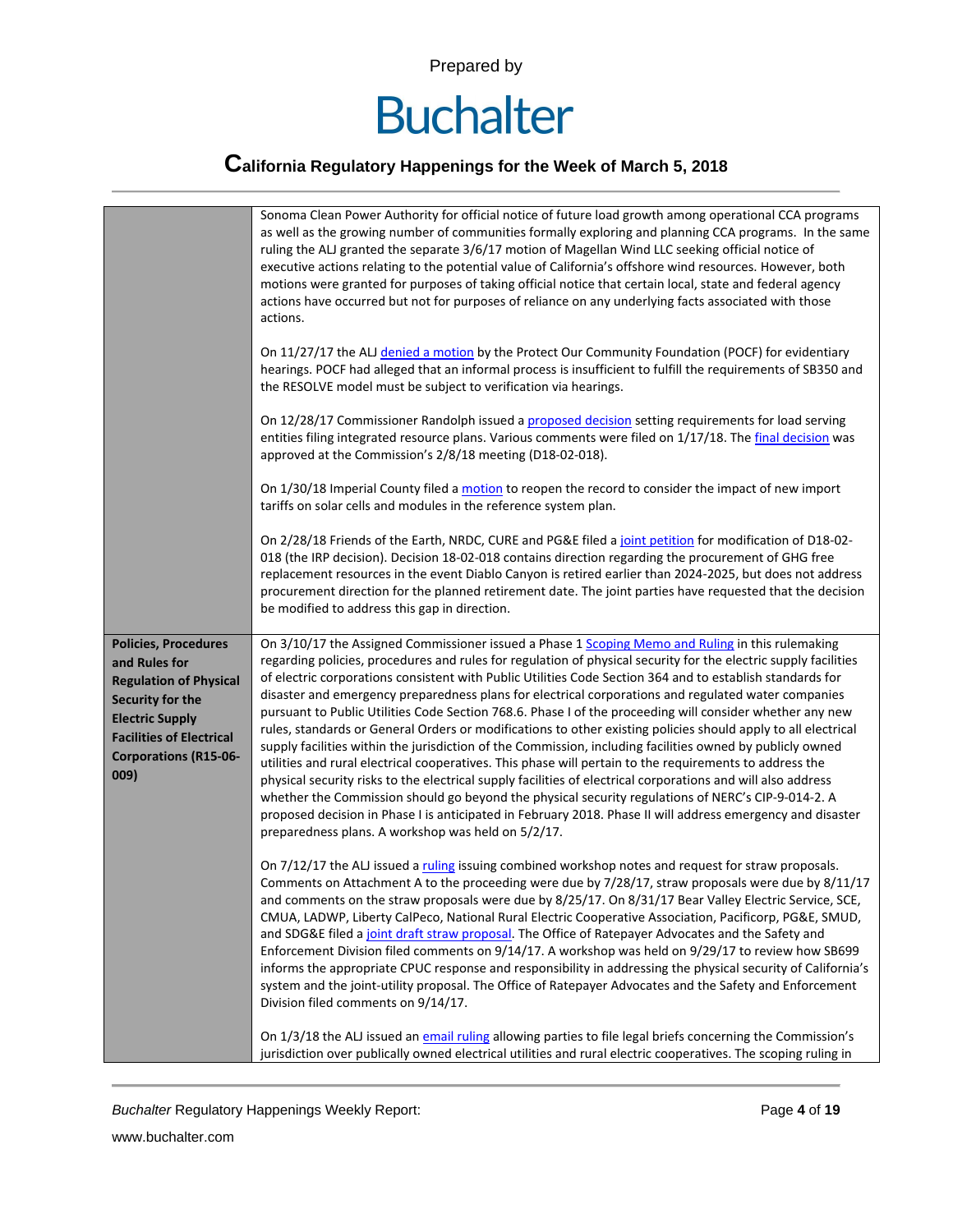

|                                                         | this proceeding asks the following question: "Should any new rules, standards, or General Orders or<br>modifications to existing policies apply to all electrical supply facilities within the jurisdiction of the<br>Commission, including publicly owned electrical utilities and rural electric cooperatives?" Legal briefs were<br>due by 1/26/18. Reply briefs were due by 2/9/18. SMUD, LADWP, The National Rural Electric Cooperative<br>Association and CMUA filed a reply brief.<br>On 1/16/18 the ALJ issued a ruling allowing comments on the safety and enforcement division's risk<br>assessment and safety advisory section evaluation of the joint utility proposal and recommendations for<br>consideration posted on 1/4/18. Comments were due by 2/2/18 and reply comments were due by<br>$2/16/18$ .                                                                                                                                                                                           |
|---------------------------------------------------------|-------------------------------------------------------------------------------------------------------------------------------------------------------------------------------------------------------------------------------------------------------------------------------------------------------------------------------------------------------------------------------------------------------------------------------------------------------------------------------------------------------------------------------------------------------------------------------------------------------------------------------------------------------------------------------------------------------------------------------------------------------------------------------------------------------------------------------------------------------------------------------------------------------------------------------------------------------------------------------------------------------------------|
|                                                         | On 1/19/18 the ALJ issued a ruling setting the prehearing conference for Phase II of the proceeding for<br>3/15/18. The prehearing conference will address the status, scope and schedule for Phase II along with any<br>changes to the service list or procedural issues. Prehearing conference statements shall be limited to<br>enumerated questions set forth in the ruling. These question include the number and type of workshops;<br>what elements should be included in the emergency and disaster preparedness plans; what new rules,<br>standard, general orders, or modifications should the Commission consider to ensure that entities are in<br>compliance with Public Utilities Code Section 768.6; should the new rules apply to publicly owned electrical<br>utilities and rural electric cooperatives and should any rules be adopted to insure that cities and counties<br>have an opportunity to participate in plan preparation. Prehearing conference statements were due by<br>$3/1/18$ . |
| <b>Streamlining</b>                                     | On 7/13/17 the Commission issued an order instituting the rulemaking to consider streamlining                                                                                                                                                                                                                                                                                                                                                                                                                                                                                                                                                                                                                                                                                                                                                                                                                                                                                                                     |
| Interconnection of<br><b>Distributed Energy</b>         | interconnection of distributed energy resources and improvements to rule 21. Various parties filed<br>comments on 8/2/17, including CESA, Tesla, Chargepoint and CAISO.                                                                                                                                                                                                                                                                                                                                                                                                                                                                                                                                                                                                                                                                                                                                                                                                                                           |
| <b>Resources and</b>                                    |                                                                                                                                                                                                                                                                                                                                                                                                                                                                                                                                                                                                                                                                                                                                                                                                                                                                                                                                                                                                                   |
| <b>Improvements to Rule</b>                             | A pre-hearing conference was held on 9/13/17. Notice                                                                                                                                                                                                                                                                                                                                                                                                                                                                                                                                                                                                                                                                                                                                                                                                                                                                                                                                                              |
| 21 (R17-07-007)                                         | On 10/2/17 the Assigned Commissioner and the ALJ issued a scoping ruling in the proceeding. The ruling<br>sets forth three phases. The first phase will deal with urgent issues, the second phase will deal with<br>ratesetting issues requiring coordination with R1408013 and the third phase will deal with small and multi-<br>jurisdictional utility rules. The schedule for the proceeding currently runs through 2020.                                                                                                                                                                                                                                                                                                                                                                                                                                                                                                                                                                                     |
|                                                         | On 2/14/18 the ALJ issued an email ruling amending the schedule and extending the deadlines for the<br>working group 1 proposal and the working group 2 proposal. The ALJ also reassigned Issue 6 (development<br>of forms and agreements to allow Distributed Energy Resources to fulfill Rule 21 requirements related to<br>smart inverters) to working group 2.                                                                                                                                                                                                                                                                                                                                                                                                                                                                                                                                                                                                                                                |
| Resource Adequacy,                                      | On 9/28/17 the commission opened a rulemaking to oversee the resource adequacy program, consider                                                                                                                                                                                                                                                                                                                                                                                                                                                                                                                                                                                                                                                                                                                                                                                                                                                                                                                  |
| <b>Consider Program</b>                                 | program refinements and establish annual local and flexible procurement obligations for the 2019 and<br>2020 compliance years. The proceeding is the successor to R14-10-010. Comments on preliminary matters                                                                                                                                                                                                                                                                                                                                                                                                                                                                                                                                                                                                                                                                                                                                                                                                     |
| <b>Refinements and</b><br><b>Establish Annual Local</b> | pertaining to the scope, schedule, and administration of the proceedings were due 10/30/17 and reply                                                                                                                                                                                                                                                                                                                                                                                                                                                                                                                                                                                                                                                                                                                                                                                                                                                                                                              |
| and Flexible                                            | comments were due 11/9/17.                                                                                                                                                                                                                                                                                                                                                                                                                                                                                                                                                                                                                                                                                                                                                                                                                                                                                                                                                                                        |
| <b>Procurement</b>                                      | On 11/7/17 a working group meeting was held to discuss weather sensitive demand response, behind-the-                                                                                                                                                                                                                                                                                                                                                                                                                                                                                                                                                                                                                                                                                                                                                                                                                                                                                                             |
| <b>Obligations for the</b>                              | meter resources and comments on the OIR.                                                                                                                                                                                                                                                                                                                                                                                                                                                                                                                                                                                                                                                                                                                                                                                                                                                                                                                                                                          |
| 2019 and 2020                                           |                                                                                                                                                                                                                                                                                                                                                                                                                                                                                                                                                                                                                                                                                                                                                                                                                                                                                                                                                                                                                   |
| <b>Compliance Years.</b><br>(R17-09-020)                | A prehearing conference was held on 12/4/17. Notice                                                                                                                                                                                                                                                                                                                                                                                                                                                                                                                                                                                                                                                                                                                                                                                                                                                                                                                                                               |
|                                                         | On 1/18/18 the Assigned Commissioner and ALJ issued a scoping memo and ruling. The proceedings will be                                                                                                                                                                                                                                                                                                                                                                                                                                                                                                                                                                                                                                                                                                                                                                                                                                                                                                            |
|                                                         |                                                                                                                                                                                                                                                                                                                                                                                                                                                                                                                                                                                                                                                                                                                                                                                                                                                                                                                                                                                                                   |

**Buchalter Regulatory Happenings Weekly Report:** Page 5 of 19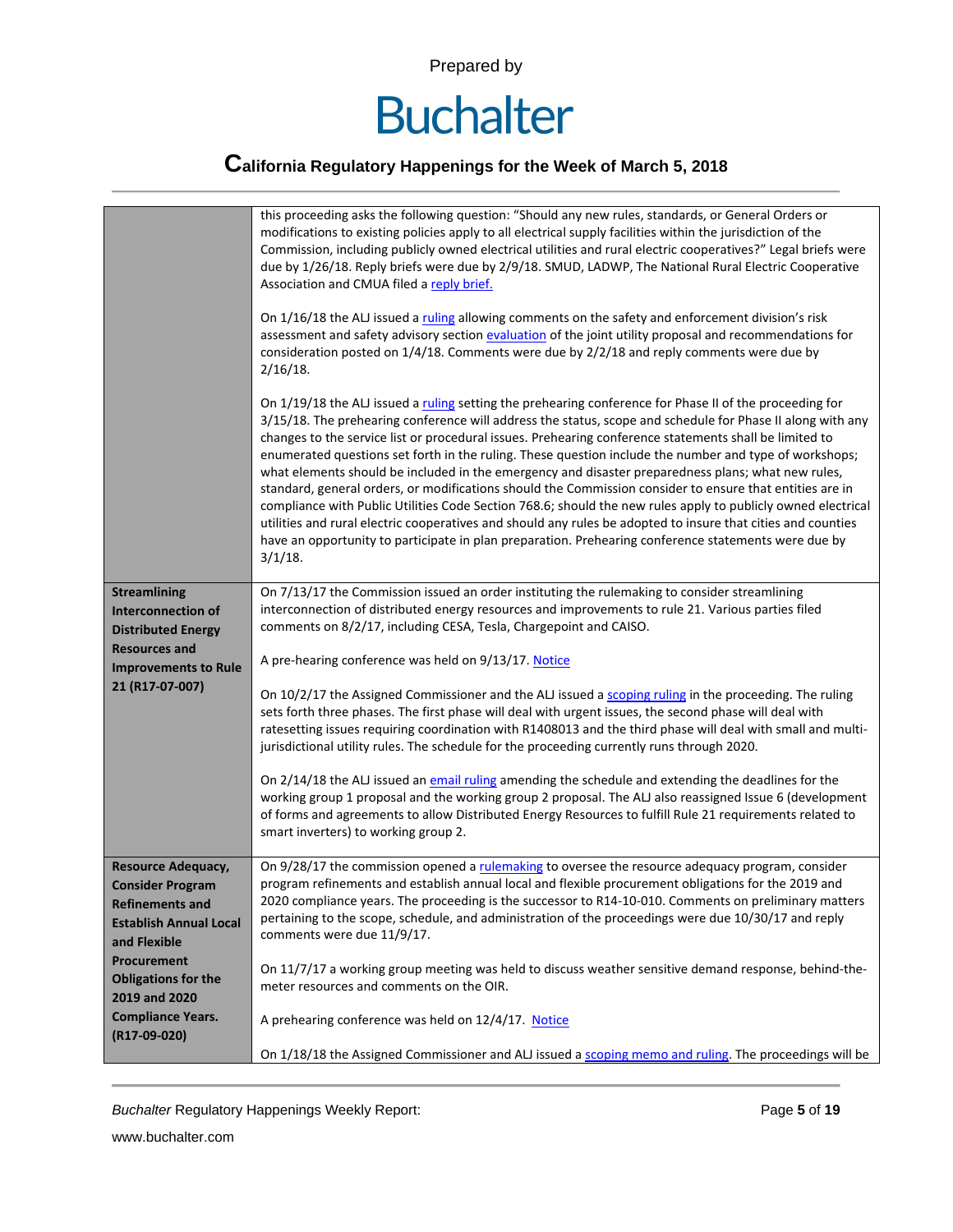

|                                                                                                                                                         | divided into three separate tracks. Track 1 will consider system, local and flexible capacity requirements for<br>the next year as well as time-sensitive refinements to the Commission's RA program, including adoption of<br>the 2019 Local Capacity Requirements, adoption of the 2019 Flexible Capacity Requirements, adoption of<br>the 2019 System RA Requirements, and top priority modifications to the RA program. Track 2 will address<br>less time sensitive topics, including adoption of multi-year local RA requirements, refinements to local area<br>rules and RA program. Track 3 will consider the 2020 program year requirement and may revisit RA<br>counting rules for weather-sensitive and local demand response resources. Comments were due by<br>1/30/18 and proposals were due by 2/16/18. The proposals and comments were discussed at a 2-day<br>workshop that was held at the CPUC on 2/22-23/18. Various parties filed comments on the proposals on<br>3/7/18.                                                                                                                                                                                                                                 |
|---------------------------------------------------------------------------------------------------------------------------------------------------------|-------------------------------------------------------------------------------------------------------------------------------------------------------------------------------------------------------------------------------------------------------------------------------------------------------------------------------------------------------------------------------------------------------------------------------------------------------------------------------------------------------------------------------------------------------------------------------------------------------------------------------------------------------------------------------------------------------------------------------------------------------------------------------------------------------------------------------------------------------------------------------------------------------------------------------------------------------------------------------------------------------------------------------------------------------------------------------------------------------------------------------------------------------------------------------------------------------------------------------|
| <b>Creation of a Shared</b><br>Database or<br><b>Statewide Census of</b><br><b>Utility Poles and</b><br><b>Conduit in California.</b><br>$(117-06-027)$ | On 6/29/17 the Commission instituted an Order Instituting Investigation into the creation of a shared<br>database or statewide census of utility poles and conduit in California (117-06-027, R17-06-028 and R17-03-<br>009 have been consolidated into this proceeding).<br>A prehearing conference was held on 12/5/17. Ruling<br>On 1/11/18 the Assigned Commissioner and ALJ issued a ruling requesting comments on the creation of a<br>shared statewide database of utility pole and conduit information. Input is requested on (1) whether a<br>proposed listing of data fields is complete; (2) whether any information categories should be treated as<br>confidential; (3) which data fields are most essential to accomplish the safety and goals of the OII and OIR;<br>(4) whether each pole owner should be responsible for maintaining and providing access to its database, or<br>whether a third party facilitator should be responsible for maintaining one global database; and (5) the<br>manner in which the database should be shared. Comments were due by 2/8/18.<br>On $1/16/18$ the ALJ issued a ruling amending the $1/11/18$ ruling and attaching the correct listing of<br>proposed data fields. |
| <b>Successor to Existing</b><br><b>Net Energy Metering</b><br><b>Tariffs pursuant to</b><br>PUC Section 2827.1<br>$(R.14-07-002)$                       | On 2/20/18 the ALJ issued a proposed decision adopting alternatives to promote solar distributed<br>generation in disadvantaged communities. Opening comments are due by 3/12/18 and reply comments<br>are due 5 days later. Commissioner Guzman Aceves issued an alternate decision. An all-party meeting will<br>be held on 3/13/18 so that parties may make comments to Commissioner Guzman Aceves on the two<br>alternate decisions.                                                                                                                                                                                                                                                                                                                                                                                                                                                                                                                                                                                                                                                                                                                                                                                      |

#### **California Energy Commission**

| <b>Issue</b>                | <b>Latest Developments</b>                                                                                                                                                                                                                                                                 |
|-----------------------------|--------------------------------------------------------------------------------------------------------------------------------------------------------------------------------------------------------------------------------------------------------------------------------------------|
| <b>CEC Business Meeting</b> | The next regularly scheduled Business Meeting will be held 3/21/18. The agenda is now available.<br>Agenda                                                                                                                                                                                 |
| <b>Alternative and</b>      | On 12/14/17 the Fuels and Transportation Division staff held a workshop to provide a forum for                                                                                                                                                                                             |
| <b>Renewable Fuel and</b>   | hydrogen stakeholders to discuss evaluation criteria for hydrogen refueling station applications. Critical                                                                                                                                                                                 |
| <b>Vehicle Technology</b>   | milestones and data collection techniques will be discussed. Notice                                                                                                                                                                                                                        |
| <b>Program (ARFVTP)</b>     | On 1/30/18 the Commission and the California Pollution Control Financing Authority (CPCFA) conducted<br>a public workshop on EV infrastructure lending to the small business community. Notice<br>On 3/7/18 the CEC hosted a technology showcase and event celebrating 10 years of success |

**Buchalter Regulatory Happenings Weekly Report:** Page 6 of 19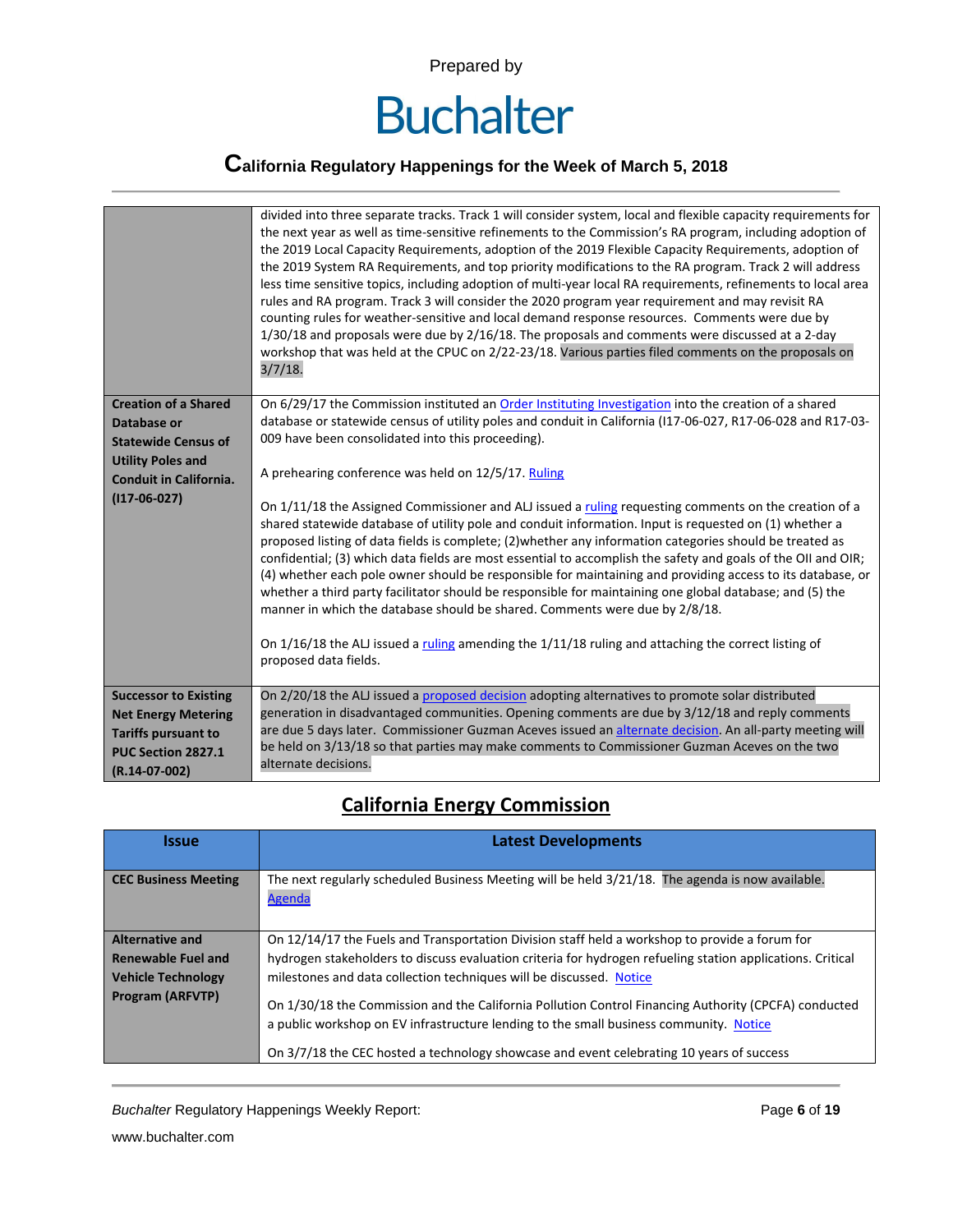

|                                | implementing the CEC's ARFVTP. Notice                                                                                                                                                                                                                                                                                                                                                                                                                                                                                                                            |
|--------------------------------|------------------------------------------------------------------------------------------------------------------------------------------------------------------------------------------------------------------------------------------------------------------------------------------------------------------------------------------------------------------------------------------------------------------------------------------------------------------------------------------------------------------------------------------------------------------|
|                                | On 3/15/18 the Lead Commissioner for Transportation and staff will conduct a public meeting of the<br>ARFVTP. Energy Commission staff will present an overview of proposed allocations included in the<br>revised staff report of the 2018-2019 Investment Plan Update for the Alternative and Renewable Fuel<br>and Vehicle Technology Program. The Lead Commissioner for Transportation and Energy Commission<br>staff are seeking input from the Advisory Committee, stakeholders, and the public regarding the<br>proposed allocations and rationale. Notice |
| <b>Electric Program</b>        | On 12/21/17 Commission staff conducted a public workshop to discuss the current state of HVAC                                                                                                                                                                                                                                                                                                                                                                                                                                                                    |
| <b>Investment Charge</b>       | technologies needed to help meet California's greenhouse gas (GHG) reduction and low global warming                                                                                                                                                                                                                                                                                                                                                                                                                                                              |
| (Docket No. 17-EPIC-           | potential (GWP) refrigerant goals. Notice                                                                                                                                                                                                                                                                                                                                                                                                                                                                                                                        |
| 01)                            | On 1/24/18 the CEC hosted a webinar to share information on innovative projects focusing on efficient                                                                                                                                                                                                                                                                                                                                                                                                                                                            |
|                                | water heating technologies. Notice                                                                                                                                                                                                                                                                                                                                                                                                                                                                                                                               |
|                                | On 2/7/18 the CEC hosted the 2018 EPIC Symposium. More Information                                                                                                                                                                                                                                                                                                                                                                                                                                                                                               |
| <b>Integrated Energy</b>       | On 12/15/17 the Chair of the Commission conducted a workshop to explore a range of perspectives on                                                                                                                                                                                                                                                                                                                                                                                                                                                               |
| <b>Policy Report - (Docket</b> | the future of electricity and natural gas demand in California over the next 12 years. Staff from the                                                                                                                                                                                                                                                                                                                                                                                                                                                            |
| No. 17-IEPR-01)                | Commission will present 12-year forecasts of electricity and natural gas consumption and electricity peak                                                                                                                                                                                                                                                                                                                                                                                                                                                        |
|                                | demand. Energy Commission staff will also present details regarding the treatment of additional                                                                                                                                                                                                                                                                                                                                                                                                                                                                  |
|                                | achievable energy efficiency (including efforts to achieve SB 350 energy efficiency targets), self-                                                                                                                                                                                                                                                                                                                                                                                                                                                              |
|                                | generation, electricity rates, hourly load forecasts, and climate change impacts on electricity and natural<br>gas demand. Notice                                                                                                                                                                                                                                                                                                                                                                                                                                |
|                                | The Commission adopted the 2017 IEPR at the business meeting on 2/21/18. At the same meeting the<br>Commission also approved the California Energy Demand Forecast for 2018-2030. The report presents<br>baseline forecasts of natural gas and electricity consumption and of peak demand for California and<br>utility planning areas. The report includes estimates of additional achievable energy efficiency savings<br>and photovoltaic adoption and provides options for managed electricity forecasts for resource planning.<br><b>Press Release</b>      |
| 2018 Integrated                | On 2/12/18 the CEC issued a notice of request for public comments on the scoping order for the 2018                                                                                                                                                                                                                                                                                                                                                                                                                                                              |
| <b>Research Policy Report</b>  | Integrated Energy Policy Report Update. The update will focus on two areas. First it will review the                                                                                                                                                                                                                                                                                                                                                                                                                                                             |
| Update (18-IEPR-01)            | implementation of energy policies under the Brown administration and the role of these policies in<br>establishing California's leadership in clean energy. The second portion will focus on issues from the 2017                                                                                                                                                                                                                                                                                                                                                |
|                                | IEPR which focused on implementing SB 350, including ongoing work to ensure energy reliability in                                                                                                                                                                                                                                                                                                                                                                                                                                                                |
|                                | Southern California and updating the energy demand forecast. Notice. The final scoping order is                                                                                                                                                                                                                                                                                                                                                                                                                                                                  |
|                                | anticipated for release in March 2018 and the final 2018 IEPR update is anticipated for adoption in                                                                                                                                                                                                                                                                                                                                                                                                                                                              |
|                                | February 2019.                                                                                                                                                                                                                                                                                                                                                                                                                                                                                                                                                   |
| <b>Renewable Energy for</b>    | On 3/8/18 Commission staff conducted a public workshop in Bakersfield to present preliminary program                                                                                                                                                                                                                                                                                                                                                                                                                                                             |
| <b>Agriculture Program</b>     | information and solicit public comment on initial concepts for the implementation of the Renewable                                                                                                                                                                                                                                                                                                                                                                                                                                                               |
| (REAP)                         | Energy for Agriculture Program (REAP). Notice                                                                                                                                                                                                                                                                                                                                                                                                                                                                                                                    |
| <b>Renewable Energy</b>        | On 2/1/18 Commission staff held a pre-rulemaking workshop on updates to power source disclosure.                                                                                                                                                                                                                                                                                                                                                                                                                                                                 |
|                                | <b>Notice</b>                                                                                                                                                                                                                                                                                                                                                                                                                                                                                                                                                    |
|                                |                                                                                                                                                                                                                                                                                                                                                                                                                                                                                                                                                                  |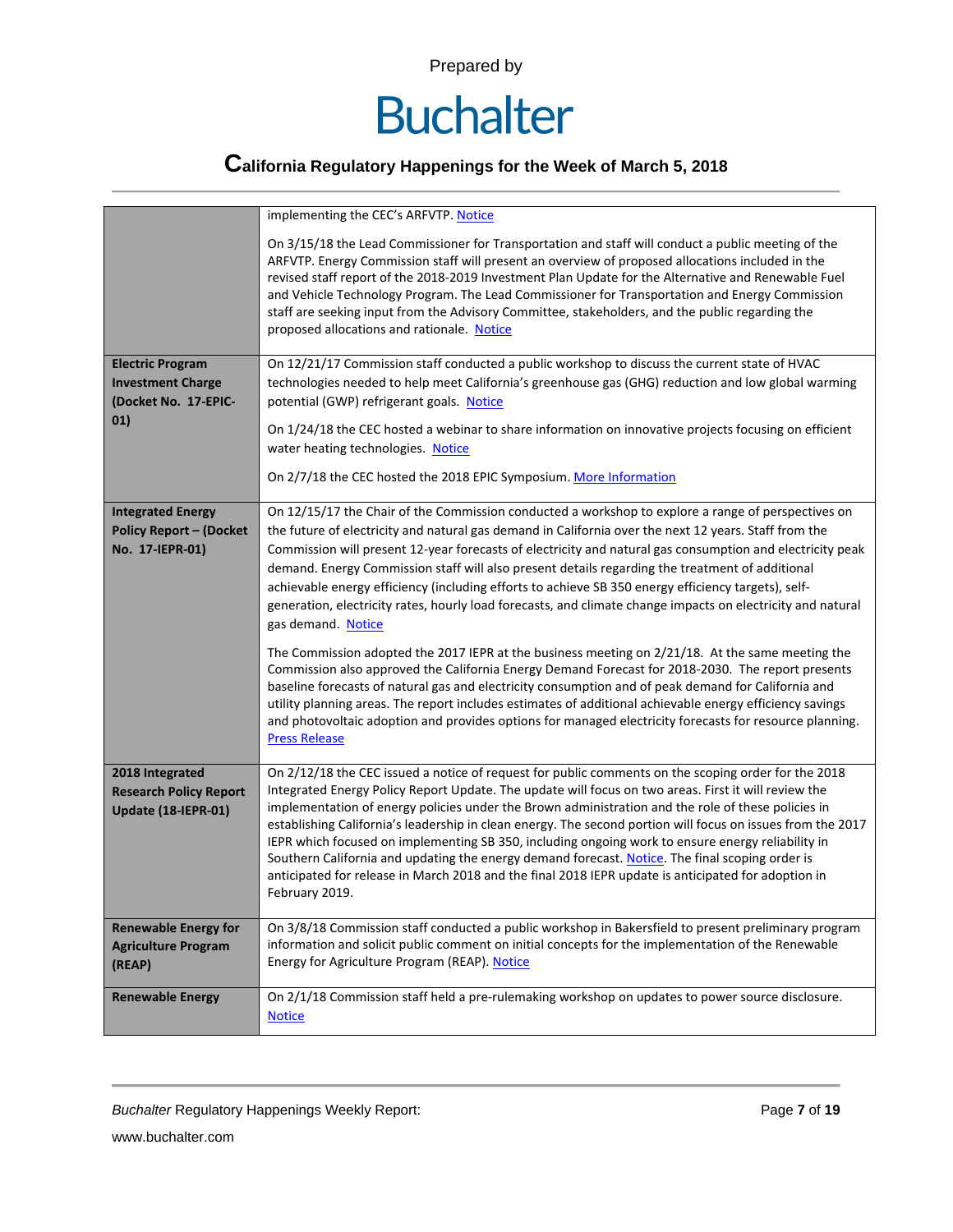# **Buchalter**

## **California Regulatory Happenings for the Week of March 5, 2018**

| <b>Research</b>                                                       | On 1/25/18 Commission staff conducted a public workshop to discuss the Public Interest Natural Gas<br>Research and Development (Natural Gas R&D) program's proposed energy-related natural gas research<br>initiatives for the 2018-19 fiscal year (FY) and the program's proposed expansion request. Notice<br>On 2/16/18 Commission staff conducted a public workshop to present preliminary program information<br>and solicit public comment on the proposed Food Production Investment Program (FPIP), including<br>proposed program implementation. During this workshop, staff will also provide a brief introduction to a<br>proposed grant program to advance the use of renewable energy in agricultural operations located in<br>disadvantaged communities. Notice |
|-----------------------------------------------------------------------|-------------------------------------------------------------------------------------------------------------------------------------------------------------------------------------------------------------------------------------------------------------------------------------------------------------------------------------------------------------------------------------------------------------------------------------------------------------------------------------------------------------------------------------------------------------------------------------------------------------------------------------------------------------------------------------------------------------------------------------------------------------------------------|
|                                                                       | On 3/12/18 Commission staff will conduct a webinar to discuss the potential for offshore renewable<br>energy in California. The webinar will include presentations on data gathering efforts, status of<br>the Bureau of Ocean Energy Management (BOEM)-California Intergovernmental Renewable Energy Task<br>Force (Task Force), and the Department of Defense (DOD) mission compatibility assessment. Notice                                                                                                                                                                                                                                                                                                                                                                |
| SB 350- Clean Energy<br>and Pollution<br><b>Reduction Act of 2015</b> | As part of the 12/13/17 meeting, the Commission considered adopting a resolution and Charter<br>establishing the Senate Bill 350 Disadvantaged Communities Advisory Group (Advisory Group Charter).<br>Notice; Charter The resolution was adopted and the Advisory Group was established at the 12/13/17<br>meeting. Press Release                                                                                                                                                                                                                                                                                                                                                                                                                                            |
| <b>Siting</b>                                                         | On 1/25/18 the Commission's Siting, Transmission and Environmental Protection (STEP) Division<br>Compliance Office will host a workshop for power plant owners/operators and other stakeholders to<br>discuss proposed revisions to the General Compliance Condition on Compliance Incident Reporting and<br>the proposed Compliance Docketing Policy. Notice                                                                                                                                                                                                                                                                                                                                                                                                                 |
|                                                                       | On 1/30/18 Commission staff conducted a workshop on proposed changes to the California Code of<br>Regulations related to power plant license amendments and other provisions of Title 20. Notice                                                                                                                                                                                                                                                                                                                                                                                                                                                                                                                                                                              |

#### **California Air Resources Board**

| <b>Issue</b>         | <b>Latest Developments</b>                                                                                                                                                                                                                                                                                                                                                                                                                                                                                                                                                                                                                                                                                                                            |
|----------------------|-------------------------------------------------------------------------------------------------------------------------------------------------------------------------------------------------------------------------------------------------------------------------------------------------------------------------------------------------------------------------------------------------------------------------------------------------------------------------------------------------------------------------------------------------------------------------------------------------------------------------------------------------------------------------------------------------------------------------------------------------------|
| <b>Cap and Trade</b> | On 7/25/17 AB398 was signed by the Governor and chaptered by the Secretary of State – Chapter 135,<br>Statutes of 2017. The bill extends the Cap and Trade program and requires update to the scoping plan.<br>The bill will require amendments to the regulation to impose price ceilings, containment points, offset<br>credit compliance limits and industry assistance factors for allowance allocation.                                                                                                                                                                                                                                                                                                                                          |
|                      | On 7/17/17 ARB posted the Final Environmental Analysis and responses to comments on the<br>environmental analysis relating to the regulation amendments.<br>On 7/27/17 ARB approved the proposed amendments to the Cap and Trade Regulation. Notice of<br>Determination; Final Regulation Order. On 8/4/17 the amendments were submitted to OAL on 8/4/17.<br>Request; Informative Digest. On 9/18/17 OAL approved the rulemaking and filed it with the Secretary of<br>State. The effective date was 10/1/17. Final Regulation Order; Final Statement of Reasons.<br>On 9/22/17 it was announced that Ontario had entered into an agreement with California and Quebec to<br>participate in cap and trade. The agreement goes into effect on 1/1/18. |

**Buchalter Regulatory Happenings Weekly Report:** Page 8 of 19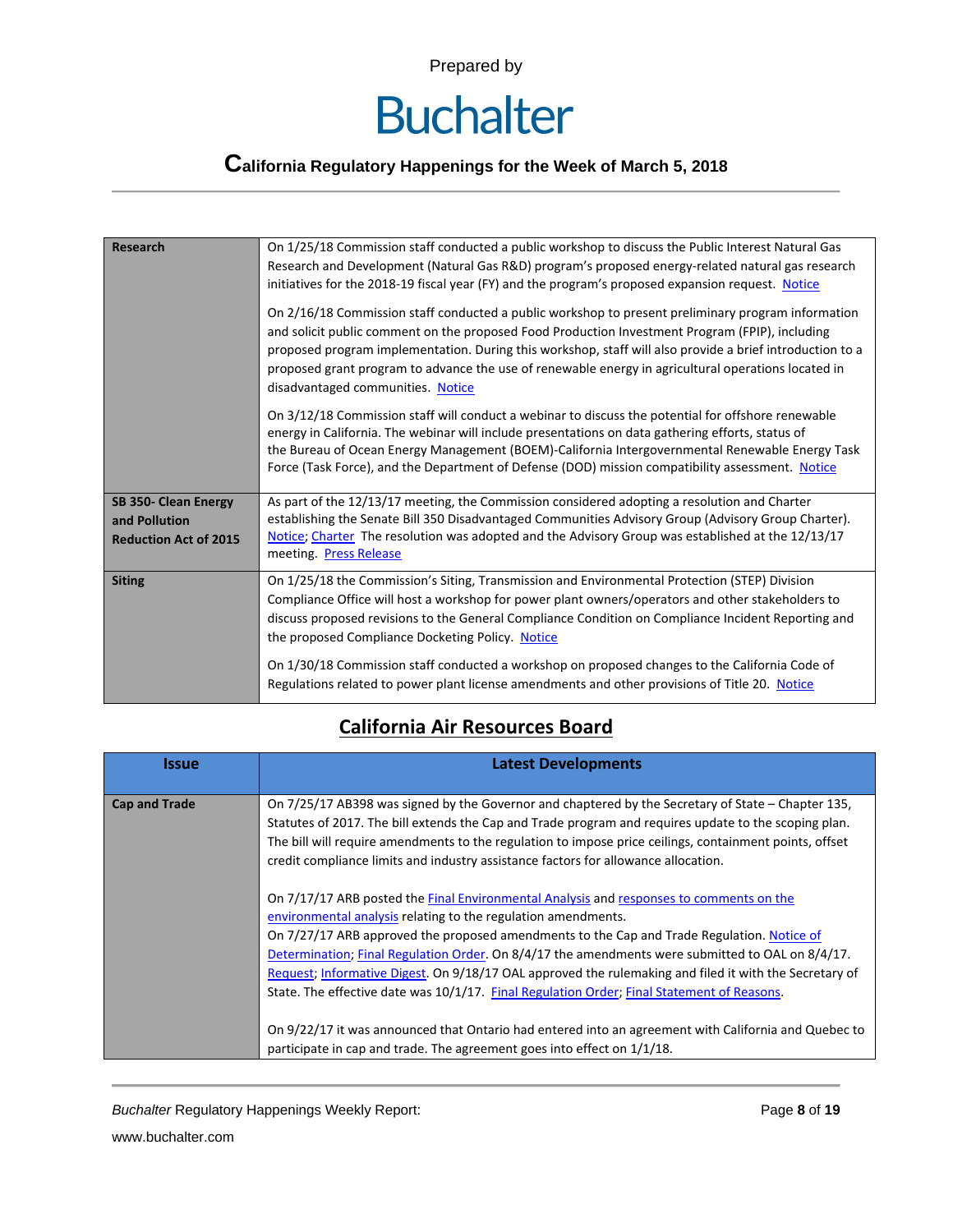# **Buchalter**

## **California Regulatory Happenings for the Week of March 5, 2018**

|                                                 | A workshop was held on 10/12/17 to discuss the next steps for the cap and trade regulation. Notice<br>Presentation.                                                                                                                                                                                                                                                                                                                                                                                                                                                                                                                             |
|-------------------------------------------------|-------------------------------------------------------------------------------------------------------------------------------------------------------------------------------------------------------------------------------------------------------------------------------------------------------------------------------------------------------------------------------------------------------------------------------------------------------------------------------------------------------------------------------------------------------------------------------------------------------------------------------------------------|
|                                                 | On 11/21/17 ARB posted the results of the 11/14/17 Joint Auction #13 report.                                                                                                                                                                                                                                                                                                                                                                                                                                                                                                                                                                    |
|                                                 | ARB released the January 2018 California-Quebec-Ontario Joint Auction Participant Training<br>Presentation.                                                                                                                                                                                                                                                                                                                                                                                                                                                                                                                                     |
|                                                 | On 1/30/18 ARB posted a notice of public hearing on 3/22/18 in Riverside, CA to consider approving the<br>adoption of two proposed amendments to the Cap and Trade regulation. The narrow amendments are<br>intended to clarify that 1. The regulation requires a successor entity after a change in ownership to be<br>responsible for the outstanding, pre-transfer compliance obligation of the predecessor entity, and 2. The<br>regulatory procedure for establishing the Auction Reserve Price in the Ontario and Quebec regulations.<br><b>Proposed Regulation Order Notice Agenda</b>                                                   |
|                                                 | Meetings were held on 3/2/18 to discuss potential amendments to the cap and trade regulation and<br>SB350 Integrated Resource Plans. Discussion Draft Price Containment Paper                                                                                                                                                                                                                                                                                                                                                                                                                                                                   |
| <b>GHG Reporting</b>                            | On 3/14/17 ARB hosted a webinar on GHG emissions data reporting for electric power entities.<br>Registration<br>On 4/13/17 ARB posted a proposed second 15-day modifications to the regulation. Comments were due<br>4/28/17 by 5pm. Notice The board approved the proposed amendments at the 6/29/17 Board Meeting.<br>Agenda.<br>On 7/21/17 the proposed amendments were submitted to the California Office of Administrative Law.                                                                                                                                                                                                            |
|                                                 | Updated Informative Digest. On 9/1/17 OAL approved the rulemaking and filed it with the Secretary of<br>State. Notice Final Regulation Order Final Statement of Reasons. The amended regulation became<br>effective on 1/1/18.                                                                                                                                                                                                                                                                                                                                                                                                                  |
| <b>Short Lived Climate</b><br><b>Pollutants</b> | On 4/11/16, ARB posted a proposed SLCP Strategy. Comments were due by 6/26/16. A workshop to<br>discuss the proposed strategy was held on 4/26/16 and additional workshops were held on 5/3/16 in<br>Bakersfield and Modesto. The Board discussed the matter on 5/19/16. Notice Comments on the<br>workshop were due by 5/26/16.                                                                                                                                                                                                                                                                                                                |
|                                                 | On 11/28/16, ARB posted the revised draft SLCP Strategy. Public workshops were held on 12/12/16 in<br>Fresno, 12/15/16 in Diamond Bar, and 12/16/16 in Sacramento. Adoption of the strategy will be<br>considered at the 3/23-24/17 Board meeting in Riverside. Notice. The Comment period ended on<br>1/17/17. Presentation On 3/14/17 ARB posted the Final Proposed SLCP Reduction Strategy, which<br>includes the final environmental analysis and responses to comments on the analysis.<br>Subgroup meetings were held on the following dates:<br>Subgroup 1 - Non-digester projects 10/16/17.<br>Subgroup 2 - Digester Projects 10/12/17. |
|                                                 | A workshop to discuss Hydrofluorocarbons Reduction Measures was held on 10/24/17. Notice<br><b>Presentation Draft Regulatory Language</b>                                                                                                                                                                                                                                                                                                                                                                                                                                                                                                       |

**Buchalter Regulatory Happenings Weekly Report:** Page 9 of 19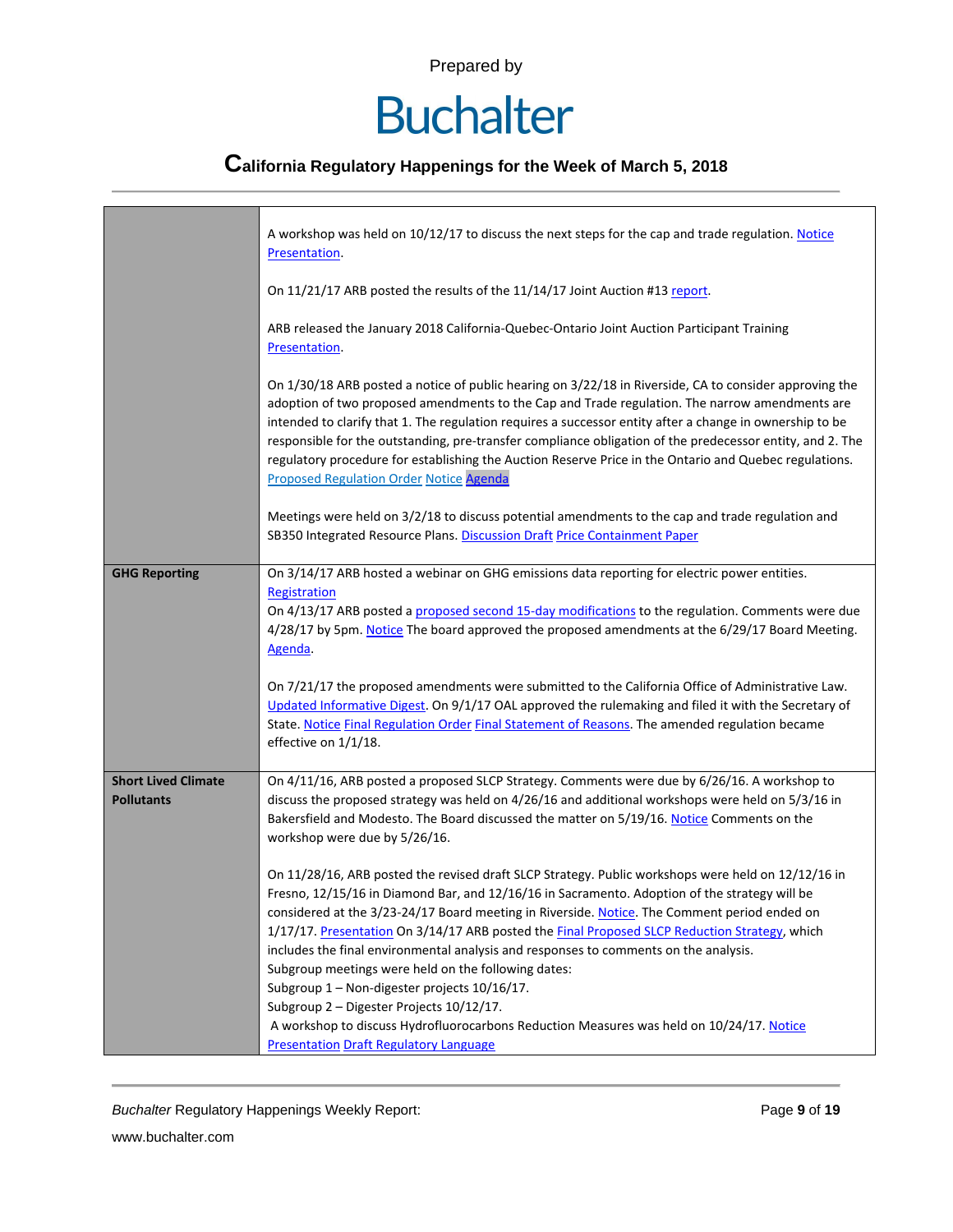

## **California Regulatory Happenings for the Week of March 5, 2018**

|                                                                             | On 12/29/17 ARB posted a summary of policies to encourage dairy biomethane projects and other<br>projects to reduce methane emissions. On 1/5/18 the three dairy subgroups provided an update to the<br>agencies on their processes and recommendations they have formulated to date. Presentations - ARB;<br>CDFA; CPUC; Subgroup 1; Subgroup 2; Subgroup 3<br>The SB1383 Dairy and Livestock subgroups held meetings in February. Subgroup 1, Fostering Markets for<br>non-digester projects met on 2/5/18, subgroup 2, fostering markets for digester projects met on 2/26/18<br>and subgroup 3, research needs, including enteric fermentation met on 2/28/18. Meeting Notice |
|-----------------------------------------------------------------------------|-----------------------------------------------------------------------------------------------------------------------------------------------------------------------------------------------------------------------------------------------------------------------------------------------------------------------------------------------------------------------------------------------------------------------------------------------------------------------------------------------------------------------------------------------------------------------------------------------------------------------------------------------------------------------------------|
| 2030 Scoping Plan                                                           | On 1/20/17, ARB posted the 2030 Scoping Plan Update. The scoping plan was discussed at ARB board<br>meetings on 1/27/17 and 2/16-17/17 board meetings. The public comment period ended on 4/10/17.<br><b>Notice</b>                                                                                                                                                                                                                                                                                                                                                                                                                                                               |
|                                                                             | On 3/28/17 ARB staff presented an overview of the 2017 scoping plan update.                                                                                                                                                                                                                                                                                                                                                                                                                                                                                                                                                                                                       |
|                                                                             | On 4/26/17 the ARB and the AB32 Environmental Justice Advisory Committee held a joint meeting to<br>discuss the Committee's recommendations on the Scoping Plan. Notice Agenda                                                                                                                                                                                                                                                                                                                                                                                                                                                                                                    |
|                                                                             | On 10/12/17 ARB staff presented updated modeling results reflecting the direction provided in AB398<br>and discussed the schedule for finalization of the 2017 scoping plan. Notice Presentation                                                                                                                                                                                                                                                                                                                                                                                                                                                                                  |
|                                                                             | On 10/27/17 ARB released a revised 2017 climate change scoping plan.                                                                                                                                                                                                                                                                                                                                                                                                                                                                                                                                                                                                              |
|                                                                             | On 11/30/17 ARB released the proposed final 2017 climate change scoping plan. On 12/14/17 the Board<br>approved the scoping plan along with the finalized environmental documents. Meeting Notice Press<br><b>Release Final Plan</b>                                                                                                                                                                                                                                                                                                                                                                                                                                              |
| <b>U.S. EPA Proposed</b><br><b>Rules to Regulate</b><br><b>Power Plants</b> | On 3/28/17 President Trump issued an executive order ordering his administration to review and<br>possibly rescind several Obama-era energy rulings, including the Clean Power Plan. The executive order<br>also rescinded White House Council on Environmental Quality guidance on how federal agencies are to<br>quantify ghg emissions when conducting NEPA reviews.                                                                                                                                                                                                                                                                                                           |
|                                                                             | On 4/28/17, the D.C. Circuit granted the US EPA's request to pause litigation for 60 days over the Clean<br>Power Plan and ordered briefing on whether the case should be remanded to the agency or just kept on<br>hold. Briefs were due by 5/15/16. The panel also issued a similar stay order for the EPA's rule capping<br>carbon emissions from new or reconstructed power plants. On 8/8/17 the D.C. Circuit postponed the<br>litigation for 60 more days, granting the US EPA's request for more time to review its options about what<br>to do with the rule. The court ordered the EPA to submit status reports at 30-day intervals.                                     |
|                                                                             | At the 7/27/17 ARB board meeting the board approved California's proposed compliance plan for the<br>Federal Clean Power Plan, certified the Final Environmental Analysis and approved the written responses<br>to comments received on the Draft Environmental Analysis.                                                                                                                                                                                                                                                                                                                                                                                                         |
|                                                                             | On 10/10/17the EPA issued a notice of proposed rulemaking proposing to repeal the Clean Power Plan.                                                                                                                                                                                                                                                                                                                                                                                                                                                                                                                                                                               |

**Buchalter Regulatory Happenings Weekly Report:** Page 10 of 19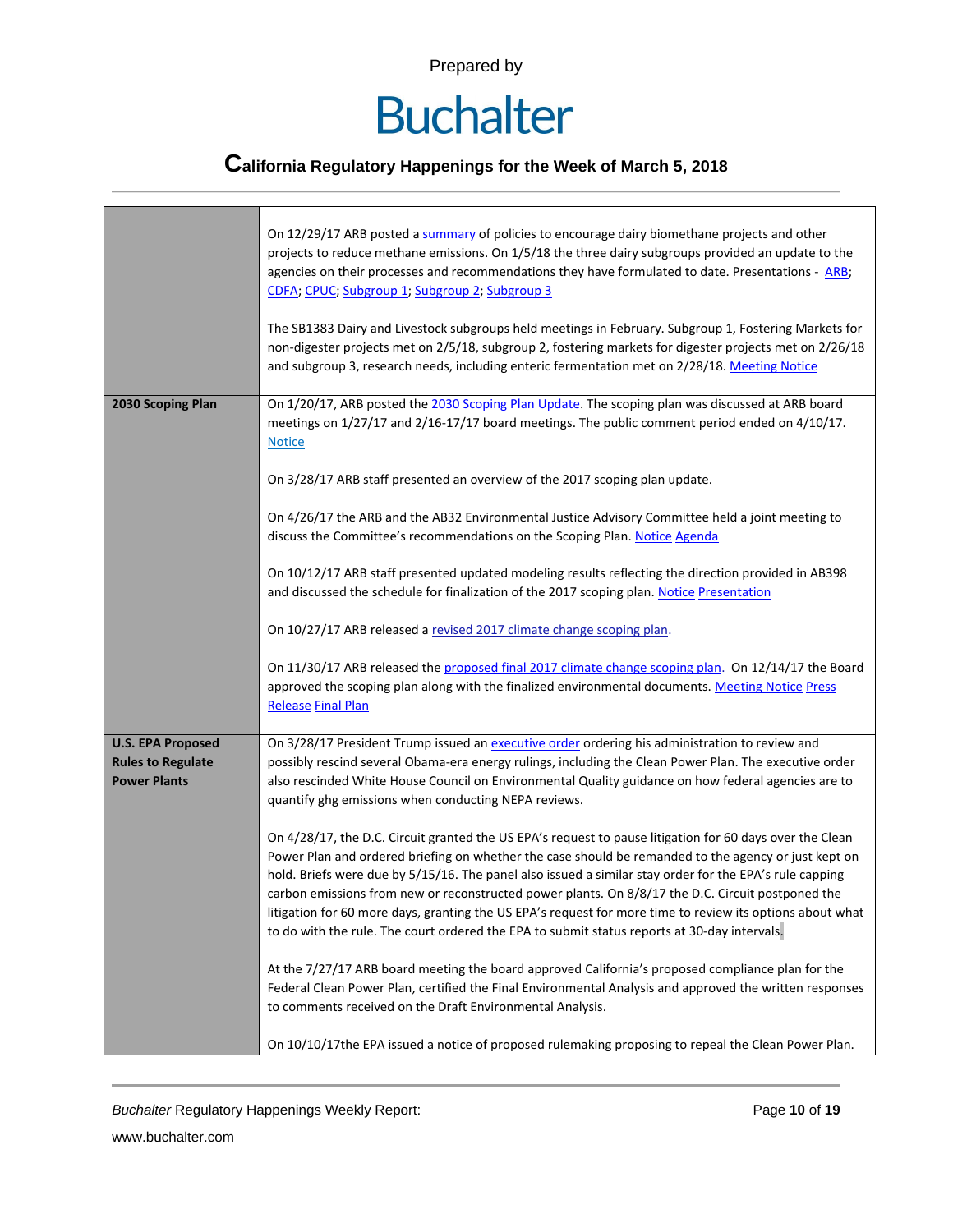

### **California Regulatory Happenings for the Week of March 5, 2018**

|                         | On 12/18/17 the EPA issued an advanced notice of proposed rulemaking soliciting comments on a future<br>rule to replace the Clean Power Plan rule.                                                                                                                                                                                                                                                                            |
|-------------------------|-------------------------------------------------------------------------------------------------------------------------------------------------------------------------------------------------------------------------------------------------------------------------------------------------------------------------------------------------------------------------------------------------------------------------------|
| <b>Low Carbon Fuel</b>  | The goal of the LCFS is to reduce carbon intensity of transportation fuel by at least 10% by 2020. On                                                                                                                                                                                                                                                                                                                         |
| <b>Standard</b>         | 2/20/18 ARB released the Draft Proposed Regulation Order and a Portion of Draft Staff Report.                                                                                                                                                                                                                                                                                                                                 |
|                         | On 3/6/18 ARB released various models and calculators, including the OPGEE and CA-GREET. In addition<br>ARB issued the <b>Initial Statement of Reasons</b> and <b>Proposed Regulation Order</b> setting forth proposed<br>amendments to the LCFS regulation and to the regulation on commercialization of alternative diesel<br>fuels. A public hearing to consider the proposed amendments will be held on 4/27/18. Notice   |
| <b>Innovative Clean</b> | The key goals of this measure include 1. Support the near-term deployment of zero-emission buses                                                                                                                                                                                                                                                                                                                              |
| <b>Transit Rules</b>    | where the economics are viable and where transit service can be maintained or expanded; 2. Secure<br>binding commitments from the state's transit providers for a long-term vision for transition to zero-<br>emission technologies across all transit modes, and 3. Partner with transit agencies to pilot innovative<br>approaches to improve access to transit systems with zero-emissions first- and last-mile solutions. |
|                         | On 12/15/17 a public workshop was held to discuss development of innovative clean transit.<br>Presentation. The staff proposal on the ICT Rules include achieving a zero emission transit system by<br>2040 and encouragement of early action with opportunities for funding. Rules would be applicable to all                                                                                                                |
|                         | public transit agencies that own or operate buses with GVWR > 14,000 lbs.                                                                                                                                                                                                                                                                                                                                                     |

#### **California Independent System Operator**

| <b>Issue</b>                                | <b>Latest Developments</b>                               |
|---------------------------------------------|----------------------------------------------------------|
| <b>Board of Governors</b><br><b>Meeting</b> | The next scheduled Board meeting is 3/22-23/18. Schedule |

#### **CAISO Stakeholder Initiatives**

| <b>Issue</b>                                                                              | <b>Latest Developments</b>                                                                                                                                                                                                                                                                                                            |  |  |  |  |
|-------------------------------------------------------------------------------------------|---------------------------------------------------------------------------------------------------------------------------------------------------------------------------------------------------------------------------------------------------------------------------------------------------------------------------------------|--|--|--|--|
|                                                                                           |                                                                                                                                                                                                                                                                                                                                       |  |  |  |  |
| <b>Flexible resource</b><br>adequacy criteria and<br>must offer obligations<br>(FRAC-MOO) | On 5/1/17 the CAISO posted the revised straw proposal. The CAISO held a stakeholder call on 5/8/17 to<br>discuss the revised straw proposal. Comments were due by 5/22/17. Market Notice Presentation<br>A Phase 2 Working Group call was held on 8/2/17. Market Notice. Comments were due by 8/18/17.<br><b>Brattle Presentation</b> |  |  |  |  |
|                                                                                           | A Phase 2 Working Group Meeting was held on 9/26/17. Market Notice; Presentation<br>On 11/2/17 CAISO postponed the stakeholder meeting originally scheduled for 11/9/17 because more<br>time is needed to analyze the data and publish the proposal. A stakeholder meeting was held on                                                |  |  |  |  |

**Buchalter Regulatory Happenings Weekly Report:** Page 11 of 19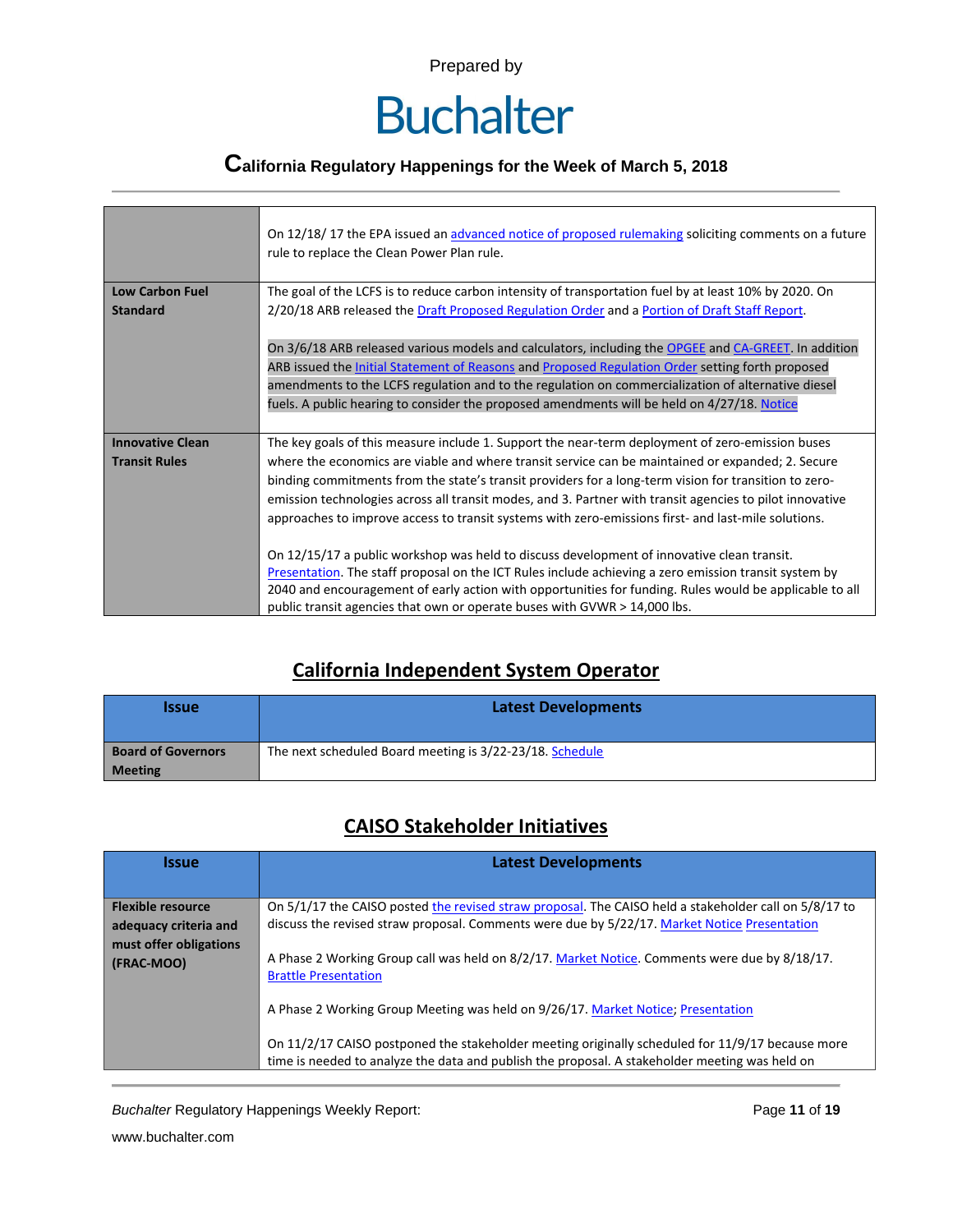

## **California Regulatory Happenings for the Week of March 5, 2018**

|                         | 11/29/17. Market Notice. On 11/21/17 CAISO posted the draft proposal. Comments were due by<br>12/13/17. Presentation<br>On 1/31/18 CAISO posted the revised draft flexible capacity framework. A stakeholder meeting was held<br>on 2/7/18 to discuss the revised draft flexible capacity framework in the FRAC-MOO Phase 2 initiative.<br>Comments were due by 2/21/18. Market Notice Agenda and Presentation                                                                                                                                                                                                                                                                                                                                                                                                                                                                                                       |  |  |  |  |  |
|-------------------------|----------------------------------------------------------------------------------------------------------------------------------------------------------------------------------------------------------------------------------------------------------------------------------------------------------------------------------------------------------------------------------------------------------------------------------------------------------------------------------------------------------------------------------------------------------------------------------------------------------------------------------------------------------------------------------------------------------------------------------------------------------------------------------------------------------------------------------------------------------------------------------------------------------------------|--|--|--|--|--|
|                         |                                                                                                                                                                                                                                                                                                                                                                                                                                                                                                                                                                                                                                                                                                                                                                                                                                                                                                                      |  |  |  |  |  |
| <b>Energy Imbalance</b> | Participants                                                                                                                                                                                                                                                                                                                                                                                                                                                                                                                                                                                                                                                                                                                                                                                                                                                                                                         |  |  |  |  |  |
| Market (EIM)            | On 10/1/16 Arizona Public Service and Puget Sound Energy joined EIM. On 10/18/16, Mexico Grid<br>Operator CENACE announced it was exploring EIM participation for Baja California Norte.<br>On 2/24/17 BANC agreed to join the EIM, acting on behalf of SMUD beginning in April 2019. News<br>Release                                                                                                                                                                                                                                                                                                                                                                                                                                                                                                                                                                                                                |  |  |  |  |  |
|                         | On 5/30/17 CAISO and Powerex announced that Powerex would participate in the EIM beginning in April<br>2018. Powerex will be the first non-U.S. participant to join the market. On 10/3/17 an information call to<br>discuss the Powerex EIM Implementation Agreement was held. Market Notice                                                                                                                                                                                                                                                                                                                                                                                                                                                                                                                                                                                                                        |  |  |  |  |  |
|                         | On 6/1/17 CAISO and LADWP announced that they had signed an agreement for LADWP to join the EIM<br>beginning in April 2019.                                                                                                                                                                                                                                                                                                                                                                                                                                                                                                                                                                                                                                                                                                                                                                                          |  |  |  |  |  |
|                         | On 10/1/17 Portland General Electric became the fifth western utility to begin full participation in the<br>EIM.                                                                                                                                                                                                                                                                                                                                                                                                                                                                                                                                                                                                                                                                                                                                                                                                     |  |  |  |  |  |
|                         | On 12/14/17 CAISO approved a proposal by CAISO management to enhance the EIM. The decision<br>directs CAISO to move forward with a tariff change to use ISO modeling of energy storage (non-generator<br>resources) more broadly and support participants in the western EIM in modeling their aggregated<br>resources. The Board also accepted EIM enhancements that will automate some manual processes,<br>support financial settlements and expand the market's general modeling capabilities. News Release                                                                                                                                                                                                                                                                                                                                                                                                      |  |  |  |  |  |
|                         | Miscellaneous                                                                                                                                                                                                                                                                                                                                                                                                                                                                                                                                                                                                                                                                                                                                                                                                                                                                                                        |  |  |  |  |  |
|                         | On 6/13/17 the CAISO announced a new initiative. Consolidated Energy Imbalance Market Initiatives.<br>The initiative combines three EIM initiatives from the 2017 roadmap. Third Party Transmission<br>Contribution for EIM Transfers, Management of EIM Imbalance Settlement for Bilateral Schedule<br>Changes, and EIM Wheeling Rate Charges. A call to discuss the Issue Paper was held on 6/20/17.<br>Comments were due by 6/30/17. Market Notice Presentation. A stakeholder meeting was held on<br>8/7/17 to discuss the straw proposal. The straw proposal was posted on 7/31/17. Comments were due<br>by 8/17/17. Market Notice. On 8/28/17CAISO announced that the Business Requirements Specification<br>for the new EIM functionality is now available. The new functionality will automate manual processes<br>and facilitate EIM participation by entities both in and outside of the US. Market Notice |  |  |  |  |  |
|                         | A call was held on 9/12/17 to discuss the Draft Final Proposal. Presentation Market Notice. The comment<br>deadline was 9/27/17. On 10/4/17 CAISO announced that it would accept supplemental comments until<br>10/11/17. Notice                                                                                                                                                                                                                                                                                                                                                                                                                                                                                                                                                                                                                                                                                     |  |  |  |  |  |
|                         | On 11/3/17 CAISO posted draft tariff language. Comments were due by 11/22/17 and a web conference<br>to discuss was held on 11/30/17. Market Notice                                                                                                                                                                                                                                                                                                                                                                                                                                                                                                                                                                                                                                                                                                                                                                  |  |  |  |  |  |
|                         | On 12/1/17 CAISO posted revised draft tariff language and held a call on 12/7/17 to discuss. Market<br>Notice. On 12/13/17 CAISO posted the Final Draft Tariff Language.                                                                                                                                                                                                                                                                                                                                                                                                                                                                                                                                                                                                                                                                                                                                             |  |  |  |  |  |

**Buchalter Regulatory Happenings Weekly Report:** Page 12 of 19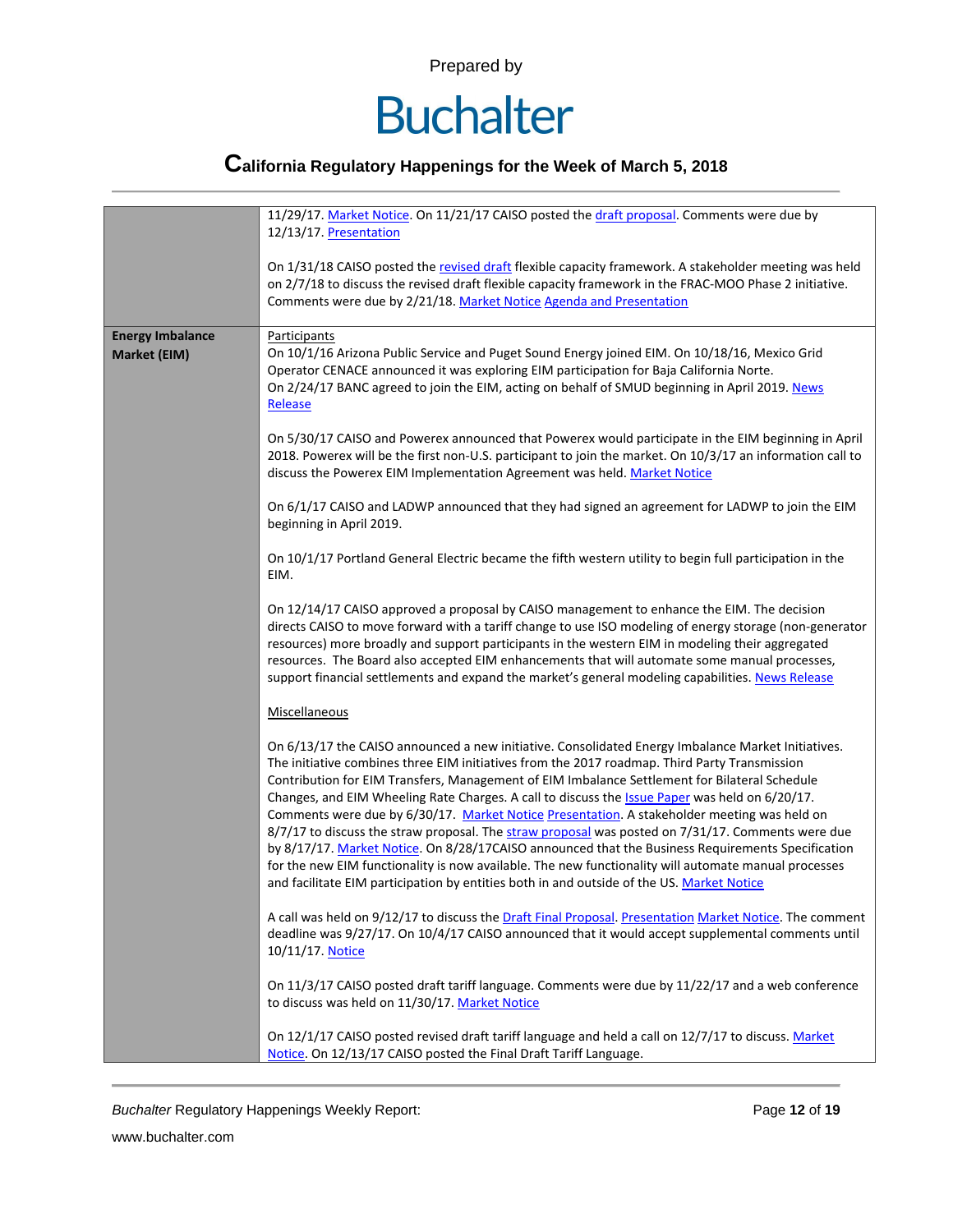# **Buchalter**

## **California Regulatory Happenings for the Week of March 5, 2018**

|                                                                                                              | On 12/15/17 CAISO filed the tariff amendment with FERC in ER18-461. On 2/14/18 FERC issued an order<br>accepting the tariff revisions, effective 2/15/18.                                                                                                                                                                                                                                                                                                                                                                                                                                                                                                                                                                                                                                                                                                                                                                                                                                                                                                          |  |  |  |  |
|--------------------------------------------------------------------------------------------------------------|--------------------------------------------------------------------------------------------------------------------------------------------------------------------------------------------------------------------------------------------------------------------------------------------------------------------------------------------------------------------------------------------------------------------------------------------------------------------------------------------------------------------------------------------------------------------------------------------------------------------------------------------------------------------------------------------------------------------------------------------------------------------------------------------------------------------------------------------------------------------------------------------------------------------------------------------------------------------------------------------------------------------------------------------------------------------|--|--|--|--|
| <b>Reliability Services</b>                                                                                  | On 2/2/17, CAISO posted the Phase 1B and Phase 2 Draft Tariff language. A call to discuss was held on<br>2/21/17. Market Notice                                                                                                                                                                                                                                                                                                                                                                                                                                                                                                                                                                                                                                                                                                                                                                                                                                                                                                                                    |  |  |  |  |
|                                                                                                              | On 4/7/17 the CAISO posted the Phase 1B and Phase 2 Draft Tariff language. A call to discuss was held on<br>4/24/17. Market Notice                                                                                                                                                                                                                                                                                                                                                                                                                                                                                                                                                                                                                                                                                                                                                                                                                                                                                                                                 |  |  |  |  |
|                                                                                                              | On 4/18/17 CAISO posted the <b>Business Requirements Specifications v. 2.0</b> .                                                                                                                                                                                                                                                                                                                                                                                                                                                                                                                                                                                                                                                                                                                                                                                                                                                                                                                                                                                   |  |  |  |  |
|                                                                                                              | On 5/8/17 CAISO announced that the implementation date for the initiative had been extended to<br>$2/13/18$ from 11/1/17. The new effective date will be $4/1/18$ . The extension was discussed at the Market<br>Performance and Planning Forum on 5/16/17.                                                                                                                                                                                                                                                                                                                                                                                                                                                                                                                                                                                                                                                                                                                                                                                                        |  |  |  |  |
|                                                                                                              | A technical working group call was held on 6/13/17 to clarify the tariff processes proposed in the<br>initiative. Market Notice.                                                                                                                                                                                                                                                                                                                                                                                                                                                                                                                                                                                                                                                                                                                                                                                                                                                                                                                                   |  |  |  |  |
|                                                                                                              | On 7/7/17 The Second Revised Draft Tariff Language - Phase 1B and 2 was posted. A web conference to<br>discuss was held on 7/21/17. Market Notice Comments were due by 7/14/17.                                                                                                                                                                                                                                                                                                                                                                                                                                                                                                                                                                                                                                                                                                                                                                                                                                                                                    |  |  |  |  |
|                                                                                                              | On 8/3/17 CAISO posted the Phase 2 - Third Revised Draft Tariff Language. Market Notice. On 9/29/17<br>CAISO filed the tariff amendment for phase 1B and Phase 2 at FERC in docket ER18-1. On 10/23/17<br>various parties filed comments and protests and the CPUC filed a limited protest. The CPUC has<br>requested that FERC reject the proposed tariff amendments regarding "listed local capacity." On<br>11/13/17 CAISO filed a motion for leave to file answer and answer to the various protests. On 11/30/17<br>CAISO filed another motion for leave to file answer and answer to SDG&E's filing. On 1/18/18 FERC<br>issued an order accepting the tariff revisions as filed, effective 2/15/18. On 2/14/18 CAISO filed a petition<br>for limited tariff waiver requesting a temporary suspension of the effectiveness of the tariff revisions.<br>Due to implementation issues CAISO requested a temporary suspension until 3/16/18. FERC granted the<br>suspension on 3/1/18. The initiative will now be activated for trade date 5/1/18. Market Notice |  |  |  |  |
|                                                                                                              | CAISO held a call on 1/4/18 to discuss process changes for resource adequacy and outage coordination<br>as part of the Reliability Services Initiative. These changes will be implemented in April 2018. Training<br>was provided on 1/10/18. Presentation. Market Notice.                                                                                                                                                                                                                                                                                                                                                                                                                                                                                                                                                                                                                                                                                                                                                                                         |  |  |  |  |
|                                                                                                              | On 3/5/18 and 3/8/18 the CAISO held the RSI 2017 and RAAIM calculation modification market<br>simulation web conferences to discuss market simulation performance. CAISO has postponed the RSI<br>implementation to March 2018 and activation to May 2017 and the RAAIM Calculation modification<br>implementation to May 2018 and activation to July 2018. Market Notice                                                                                                                                                                                                                                                                                                                                                                                                                                                                                                                                                                                                                                                                                          |  |  |  |  |
| <b>Energy Storage and</b><br><b>Distributed Energy</b><br><b>Resources Participation</b><br>(Phases 2 and 3) | On 5/4/17 CAISO hosted a meeting to discuss the third revised straw proposal. Comments were due by<br>5/18/17. Market Notice. On 4/13/17 CAISO posted the 2017 Baseline Accuracy Work Group Proposal<br>prepared by Nexant. On 4/17/17 CAISO posted the Third Revised Straw Proposal. Presentation<br>On 5/11/17 the CAISO announced that it was exploring options to determine whether market                                                                                                                                                                                                                                                                                                                                                                                                                                                                                                                                                                                                                                                                     |  |  |  |  |

**Buchalter Regulatory Happenings Weekly Report:** Page 13 of 19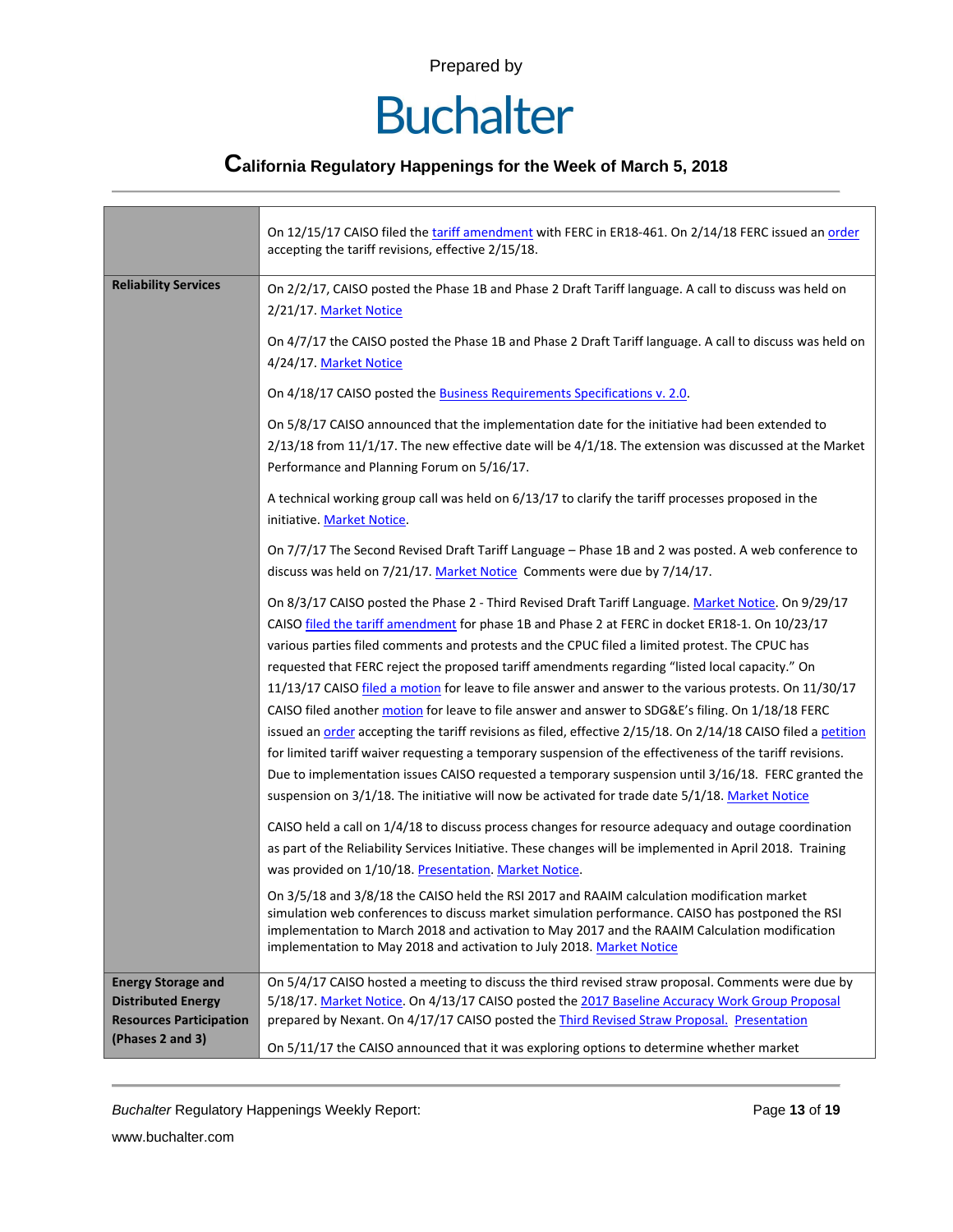# **Buchalter**

## **California Regulatory Happenings for the Week of March 5, 2018**

|                                                         | enhancements are appropriate to manage certain outage reporting limitations of energy storage<br>resources with physical limitations. Market Notice                                                                                                                                                                                                                                                              |  |  |  |
|---------------------------------------------------------|------------------------------------------------------------------------------------------------------------------------------------------------------------------------------------------------------------------------------------------------------------------------------------------------------------------------------------------------------------------------------------------------------------------|--|--|--|
|                                                         | On 6/2/17 a joint workshop was held with the CPUC to discuss Storage. Agenda                                                                                                                                                                                                                                                                                                                                     |  |  |  |
|                                                         | On 6/9/17 the CAISO posted the Draft Final Proposal. A web conference was held on 6/15/17 to discuss.<br><b>Market Notice Presentation</b>                                                                                                                                                                                                                                                                       |  |  |  |
|                                                         | On 6/28/17 ISO management formally notified the Board of Governors and the EIM Governing Body of<br>their initial decisional classification of this initiative. Management concluded that the initiative falls<br>within the EIM Governing Body's advisory role, which means that the initiative will be presented to the<br>Board for approval. Any objection to this classification was due by 7/5/17.         |  |  |  |
|                                                         | On 9/29/17 CAISO posted the Phase 3 issue paper. A stakeholder call was held on 10/12/17. The Phase 3<br>initiative will continue to identify and evaluate opportunities for increased participation of transmission<br>grid-connected energy storage and distribution-connected resources in the CAISO market. Unresolved<br>topics suggested by stakeholders in Phase 2 will also be considered. Market Notice |  |  |  |
|                                                         | A workshop to discuss the Phase 3 scope originally scheduled for 12/11/17 has been cancelled. The<br>workshop will not be held until 2018. Market Notice                                                                                                                                                                                                                                                         |  |  |  |
|                                                         | On 11/6/17 CAISO hosted a workshop to discuss proposed topics for phase 3. Several Stakeholders gave<br>presentations. Market Notice On 11/17/17 CAISO posted the draft tariff language for phase 2. A web<br>conference to discuss was held on 12/12/17. Market Notice.                                                                                                                                         |  |  |  |
|                                                         | A customer partnership group call was held on 12/13/17 to discuss implementation of demand response<br>current changes associated with phase 2 of the proceeding. Questions and comments to be discussed<br>during the call were due by 12/6/17. Market Notice                                                                                                                                                   |  |  |  |
|                                                         | A workshop to discuss Phase 3 was held on 1/16/18. Market Notice Agenda Presentation                                                                                                                                                                                                                                                                                                                             |  |  |  |
|                                                         | On 2/15/18 CAISO posted the Phase 3 straw proposal. A workshop to discuss phase 3 was held on<br>2/21/18. Comments were due by 3/7/18. Market Notice                                                                                                                                                                                                                                                             |  |  |  |
|                                                         | A workshop to discuss Phase 2 was held on 2/27/18. Market Notice Presentation                                                                                                                                                                                                                                                                                                                                    |  |  |  |
|                                                         | On 2/22/18 CAISO posted the Phase 3 straw proposal. A technical working group meeting will be held on<br>3/29/18. Comments are due by 4/9/18. Market Notice.                                                                                                                                                                                                                                                     |  |  |  |
| <b>Transmission Access</b><br><b>Charge Options for</b> | CAISO held a stakeholder meeting in Folsom on 12/13/16 to review the draft final proposal for the TAC<br>Options Initiative. On 12/6/16, CAISO posted the draft final proposal. Market Notice Presentation. The                                                                                                                                                                                                  |  |  |  |
| <b>Integrating New</b>                                  | comment deadline ended on 1/11/17.                                                                                                                                                                                                                                                                                                                                                                               |  |  |  |
| <b>Participating</b><br><b>Transmission Owners.</b>     | On 12/20/16, CAISO posted an addendum to the draft regional framework proposal. The addendum is                                                                                                                                                                                                                                                                                                                  |  |  |  |
|                                                         | intended to provide clarifications in light of questions raised at the 12/13/16 workshop. Comments were<br>due by 1/11/17. Market Notice                                                                                                                                                                                                                                                                         |  |  |  |
|                                                         | On 3/2/17 CAISO posted a summary of stakeholder comments and the CAISO's responses. Summary                                                                                                                                                                                                                                                                                                                      |  |  |  |
| <b>Regional Resource</b>                                | On 12/1/16, CAISO posted a Regional Framework Proposal. A meeting was held on 12/8/16 to review the                                                                                                                                                                                                                                                                                                              |  |  |  |
| <b>Adequacy</b>                                         | draft final proposal. Market Notice. The comment deadline was 1/11/17.                                                                                                                                                                                                                                                                                                                                           |  |  |  |
|                                                         | On 3/1/17 CAISO posted the draft regional framework proposal stakeholder comments and CAISO                                                                                                                                                                                                                                                                                                                      |  |  |  |

**Buchalter Regulatory Happenings Weekly Report:** Page 14 of 19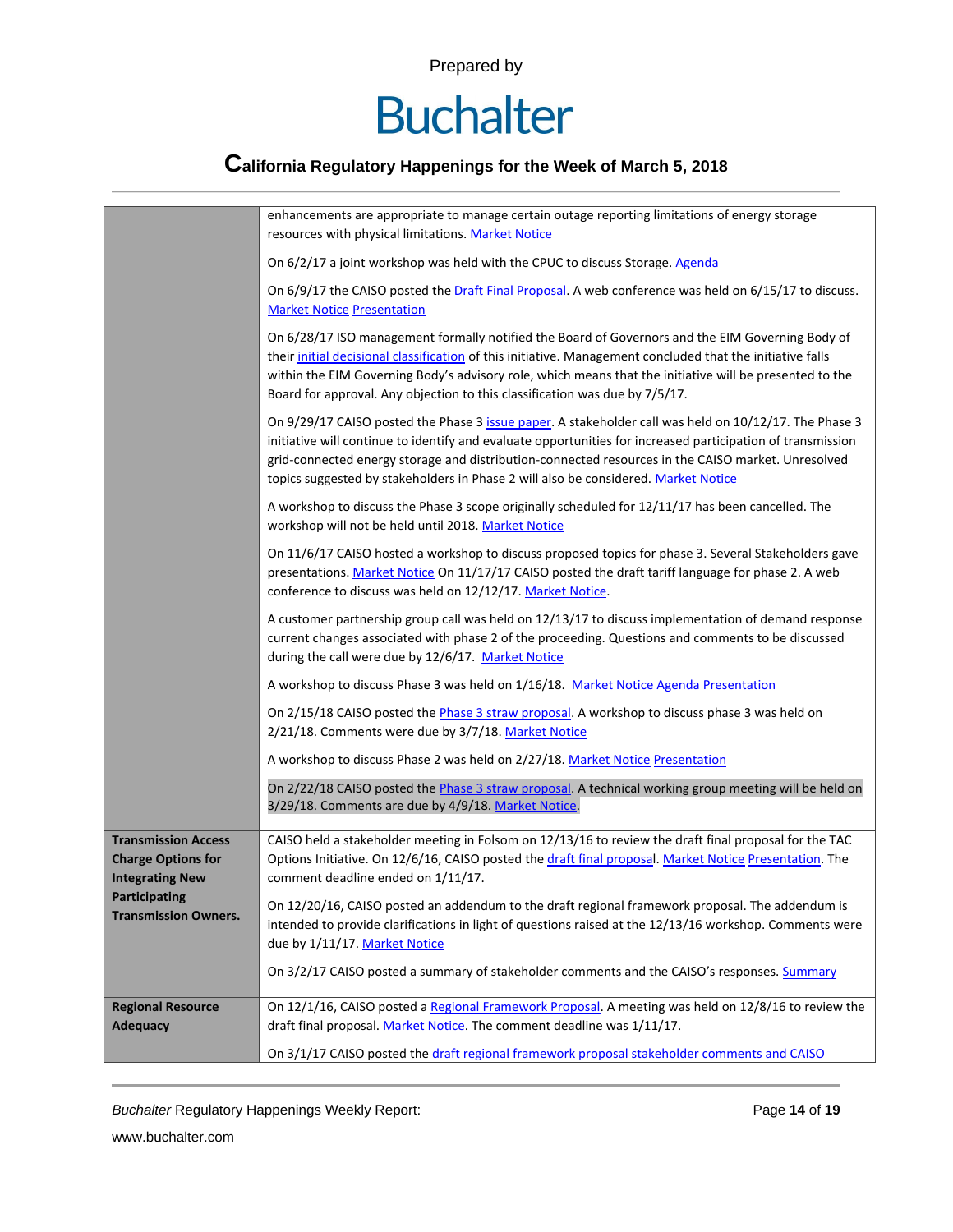## **California Regulatory Happenings for the Week of March 5, 2018**

|                                                      | responses.                                                                                                                                                                                                                                                                                                                                                                                                                                                                                                                                                                                                                                                                                                                                                                                                                                        |  |  |  |  |
|------------------------------------------------------|---------------------------------------------------------------------------------------------------------------------------------------------------------------------------------------------------------------------------------------------------------------------------------------------------------------------------------------------------------------------------------------------------------------------------------------------------------------------------------------------------------------------------------------------------------------------------------------------------------------------------------------------------------------------------------------------------------------------------------------------------------------------------------------------------------------------------------------------------|--|--|--|--|
| <b>Regional Integration</b><br><b>California GHG</b> | The CAISO held a stakeholder meeting on 5/31/17 to discuss the draft final proposal for the initiative. On<br>5/25/17 CAISO posted the Draft Final Proposal.                                                                                                                                                                                                                                                                                                                                                                                                                                                                                                                                                                                                                                                                                      |  |  |  |  |
| compliance                                           | On 6/22/17 CAISO held a call to discuss a revised draft final proposal. Market Notice Presentation. On<br>6/26/17 CAISO posted the Revised Draft Final Proposal. Comments were due by 7/6/17.                                                                                                                                                                                                                                                                                                                                                                                                                                                                                                                                                                                                                                                     |  |  |  |  |
|                                                      | A stakeholder call was held on 12/4/17 to continue discussions on the initiative and the attribution<br>accuracy report. Comments on materials presented were due by 12/18/17. Market Notice. Presentation.<br><b>CAISO</b> presentation<br>On 2/20/18 CAISO posted the updated Second Revised Draft Final Proposal. A call to discuss was held on                                                                                                                                                                                                                                                                                                                                                                                                                                                                                                |  |  |  |  |
|                                                      | 2/22/18. Market Notice                                                                                                                                                                                                                                                                                                                                                                                                                                                                                                                                                                                                                                                                                                                                                                                                                            |  |  |  |  |
| <b>Miscellaneous Tariff</b><br><b>Revisions</b>      | On 2/10/17, CAISO announced that it was expediting three minor tariff language revisions in advance of<br>the broader tariff clarifications filing process. These changes include (i) revising section 34.13.12 to be<br>consistent with other provisions in the tariff allowing for automatic acceptance of bids from SC's when<br>they do not act within a specified time period; (ii) aligning periods for negotiated default energy bids, and<br>(iii) removal of the obligation to post effective flexible capacity factors for resources under construction.<br>Proposal                                                                                                                                                                                                                                                                    |  |  |  |  |
|                                                      | A call to discuss these proposed changes was held on 2/23/17. Market Notice. On 3/9/17 CAISO filed the<br>tariff changes at FERC in docket ER17-1132. Tariff Filing. On 4/24/17 FERC issued a letter order accepting<br>the tariff amendment.                                                                                                                                                                                                                                                                                                                                                                                                                                                                                                                                                                                                     |  |  |  |  |
| <b>Review Transmission</b><br><b>Access Charge</b>   | On 4/12/17 CAISO posted a background white paper entitled "How Transmission Cost Recovery Through<br><b>Transmission Access Charge Works Today.</b> "                                                                                                                                                                                                                                                                                                                                                                                                                                                                                                                                                                                                                                                                                             |  |  |  |  |
| <b>Structure</b>                                     | On 6/30/17 CAISO posted the issue paper. A stakeholder meeting was held on 7/12/17. Market Notice<br>Presentation. A working group meeting was held on 8/29/17 to discuss the 6/30/17 issue paper. An<br>additional meeting to discuss is scheduled for 9/25/17. Comments following the meeting were due by<br>10/13/17. Market Notice On 9/15/17 CAISO posted Supporting Materials. On 9/20/17 CAISO posted the<br>questions submitted by stakeholders on Clean Coalition's proposed solution presenting during the<br>8/29/17 working group meeting. These questions were discussed at the 9/25/17 meeting. Market<br>Notice.                                                                                                                                                                                                                   |  |  |  |  |
|                                                      | On 10/18/17 CAISO announced that the straw proposal had been postponed.                                                                                                                                                                                                                                                                                                                                                                                                                                                                                                                                                                                                                                                                                                                                                                           |  |  |  |  |
|                                                      | On 1/11/18 CAISO posted the Straw Proposal. A meeting to discuss was held on 1/18/18. Comments<br>were due by 2/15/18. Market Notice                                                                                                                                                                                                                                                                                                                                                                                                                                                                                                                                                                                                                                                                                                              |  |  |  |  |
| 2017 Expedited GIDAP<br><b>Enhancements</b>          | On 7/21/17 CAISO announced a new initiative entitled "2017 Expedited GIDAP Enhancements." Issue<br>Paper and Straw Proposal. The initiative addresses two issues that CAISO believes merit immediate<br>attention and expedited resolution. The first extends GIDAP parking provisions and the second revises<br>the interconnection request window and validation timeframe. In light of the slowdown in procurement<br>by utilities CAISO proposes to extend the parking period for an addition year (for 2 years total) and<br>commits to examine the TP Deliverability qualification criteria comprehensively in a 2017 initiative.<br>Second, CAISO proposes to shorten the interconnection request window and lengthen the time for<br>correction and validation. CAISO proposes that the next open interconnection request window will run |  |  |  |  |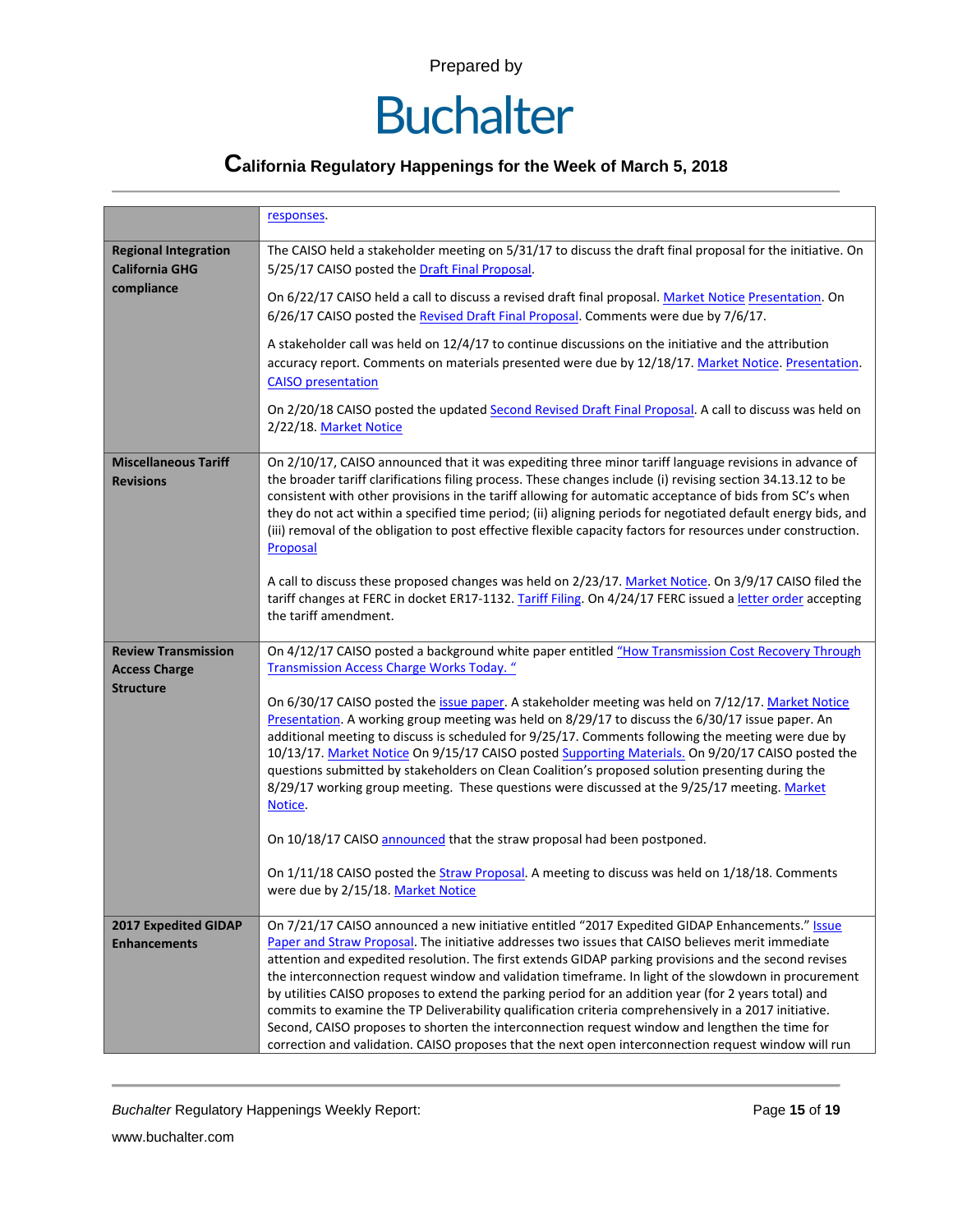# **Buchalter**

## **California Regulatory Happenings for the Week of March 5, 2018**

|                                | from 4/1 to 4/15 and the validation process will be extended by 15 days. Market Notice Presentation. A<br>call to discuss was held on 8/4/17, comments were due by 8/11/17.                                                                                                                                                                                                                                                                                                                                                                                                                                                                                                                                                                                                                                             |  |  |  |  |
|--------------------------------|-------------------------------------------------------------------------------------------------------------------------------------------------------------------------------------------------------------------------------------------------------------------------------------------------------------------------------------------------------------------------------------------------------------------------------------------------------------------------------------------------------------------------------------------------------------------------------------------------------------------------------------------------------------------------------------------------------------------------------------------------------------------------------------------------------------------------|--|--|--|--|
|                                | On 8/30/17 CAISO posted a Revised Straw Proposal. A call to discuss the revised straw proposal was held<br>on 9/6/17. Comments were due by 9/13/17. Market Notice Presentation.                                                                                                                                                                                                                                                                                                                                                                                                                                                                                                                                                                                                                                         |  |  |  |  |
|                                | On 10/10/17 CAISO posted the draft final proposal. Comments were due by 10/23/17. A call to discuss<br>was held on 10/16/17. Market Notice. On 11/30/17 CAISO posted draft tariff language. Comments were<br>due by 12/13/17. A call to discuss was held on 12/20/17. Market Notice                                                                                                                                                                                                                                                                                                                                                                                                                                                                                                                                     |  |  |  |  |
|                                | On 1/9/18 CAISO filed the tariff amendment with FERC (ER18-626). The amendment is comprised of two<br>sets of revisions. The first set of revisions are associated with extending the current "parking" period<br>from one year to two years for interconnection requests still seeking a ppa before committing to Full<br>Capacity Deliverability Status. The second set is associated with shortening the interconnection request<br>window by two weeks and lengthening the time for correction and validation. This revision would<br>shorten the interconnection window to two weeks, April 1 - April 15. On 3/9/18 FERC issued an order<br>accepting the proposed tariff revisions, effective 3/11/18.                                                                                                            |  |  |  |  |
| <b>Imbalance</b>               | On 11/29/17 CAISO announced a new initiative Imbalance Conformance Enhancements. An issue paper                                                                                                                                                                                                                                                                                                                                                                                                                                                                                                                                                                                                                                                                                                                         |  |  |  |  |
| <b>Conformance</b>             | and straw proposal was posted and a call to discuss was held on 12/8/17. Market Notice. Presentation                                                                                                                                                                                                                                                                                                                                                                                                                                                                                                                                                                                                                                                                                                                    |  |  |  |  |
| <b>Enhancements</b>            | <b>Issue Paper and Straw Proposal</b>                                                                                                                                                                                                                                                                                                                                                                                                                                                                                                                                                                                                                                                                                                                                                                                   |  |  |  |  |
|                                |                                                                                                                                                                                                                                                                                                                                                                                                                                                                                                                                                                                                                                                                                                                                                                                                                         |  |  |  |  |
|                                | The scope of the initiative it so clarify the CAISO's authority to conform for imbalance in both real time                                                                                                                                                                                                                                                                                                                                                                                                                                                                                                                                                                                                                                                                                                              |  |  |  |  |
|                                | and the day ahead. The initiative will also propose enhancements for the conformance limiter to ensure                                                                                                                                                                                                                                                                                                                                                                                                                                                                                                                                                                                                                                                                                                                  |  |  |  |  |
|                                | price spikes do not result. Comments were due by 12/20/17.                                                                                                                                                                                                                                                                                                                                                                                                                                                                                                                                                                                                                                                                                                                                                              |  |  |  |  |
|                                | On 1/30/18 CAISO posted the Draft Final Proposal. A call to discuss was held on 2/6/18. Market Notice<br><b>Agenda and Presentation</b>                                                                                                                                                                                                                                                                                                                                                                                                                                                                                                                                                                                                                                                                                 |  |  |  |  |
| <b>Reliability Coordinator</b> | On 1/2/18 CAISO announced that it would become its own Reliability Coordinator and offer these<br>services to other balancing authorities and transmission operators in the western US. These services<br>include outage coordination, day-ahead planning and real-time monitoring for reliability. In order to<br>accomplish this task, CAISO gave notice of withdrawal to its current reliability coordinator Peak<br>Reliability. CAISO also provided withdrawal to the agencies funding the agreement with Peak Reliability,<br>including, but not limited to, BANC, WAPA, LADWP, APS, BPA, IID, MID, PacifiCorp, SMUD, Salt River<br>Project, and TID. An informational call was held on 1/4/18 and public meetings in Folsom, Portland and<br>Phoenix on 1/17/18, 1/18/18 and 1/19/18 respectively. Market Notice |  |  |  |  |
| Interconnection                | On 1/4/18 CAISO launched a new initiative, Interconnection Process Enhancements 2018. On 1/17/18                                                                                                                                                                                                                                                                                                                                                                                                                                                                                                                                                                                                                                                                                                                        |  |  |  |  |
| <b>Process Enhancements</b>    | the CAISO posted the issue paper. A stakeholder meeting was held on 1/24/18. Comments were due by                                                                                                                                                                                                                                                                                                                                                                                                                                                                                                                                                                                                                                                                                                                       |  |  |  |  |
| 2018                           | 2/7/18. The initiative will evaluate potential changes to enhance the CAISO generator interconnection                                                                                                                                                                                                                                                                                                                                                                                                                                                                                                                                                                                                                                                                                                                   |  |  |  |  |
|                                | procedures and agreements. Market Notice Topics fall into six broad categories, 1. Deliverability; 2.                                                                                                                                                                                                                                                                                                                                                                                                                                                                                                                                                                                                                                                                                                                   |  |  |  |  |
|                                | Energy Storage; 3. Generator Interconnection Agreements; 4. Interconnection Financial Security and Cost                                                                                                                                                                                                                                                                                                                                                                                                                                                                                                                                                                                                                                                                                                                 |  |  |  |  |
|                                | Responsibility; 5. Interconnection Requests; and 6. Modifications. Presentation                                                                                                                                                                                                                                                                                                                                                                                                                                                                                                                                                                                                                                                                                                                                         |  |  |  |  |
| <b>Day-Ahead Market</b>        | On 2/8/18 CAISO launched a new initiative, Day-Ahead Market Enhancements. This initiative will address                                                                                                                                                                                                                                                                                                                                                                                                                                                                                                                                                                                                                                                                                                                  |  |  |  |  |
| <b>Enhancements</b>            | ramping and uncertainty previously left to be resolved by the real-time market. A stakeholder meeting                                                                                                                                                                                                                                                                                                                                                                                                                                                                                                                                                                                                                                                                                                                   |  |  |  |  |
|                                | was held on 3/7/18 to discuss the issue paper and straw proposal. Enhancements to be considered                                                                                                                                                                                                                                                                                                                                                                                                                                                                                                                                                                                                                                                                                                                         |  |  |  |  |
|                                | include combining the Integrated Forward Market with the Residual Unit Commitment process, changing                                                                                                                                                                                                                                                                                                                                                                                                                                                                                                                                                                                                                                                                                                                     |  |  |  |  |
|                                | the day-ahead scheduling granularity from hourly to 15-minute and adding an imbalance reserve                                                                                                                                                                                                                                                                                                                                                                                                                                                                                                                                                                                                                                                                                                                           |  |  |  |  |
|                                |                                                                                                                                                                                                                                                                                                                                                                                                                                                                                                                                                                                                                                                                                                                                                                                                                         |  |  |  |  |

**Buchalter Regulatory Happenings Weekly Report:** Page 16 of 19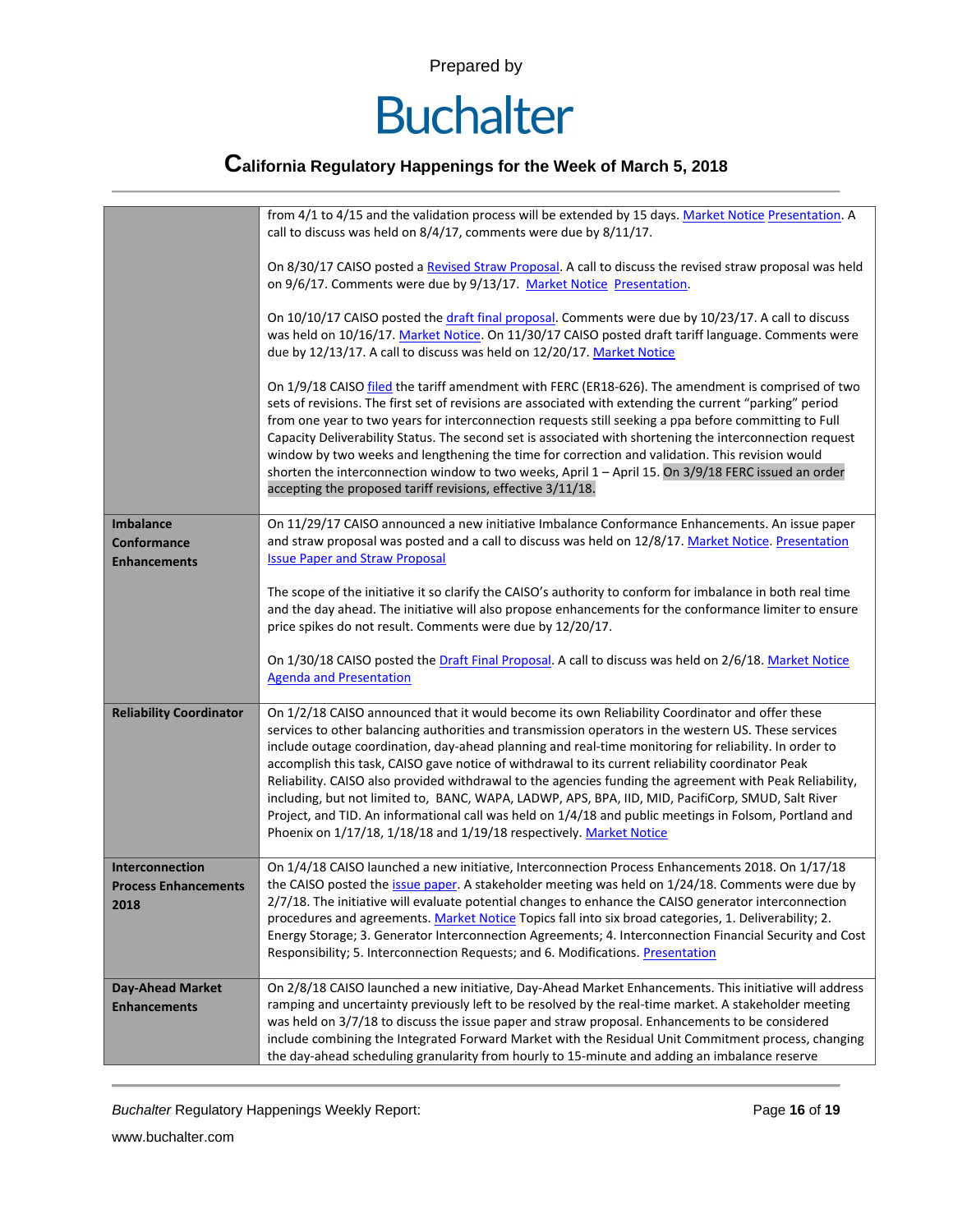# **Buchalter**

#### **California Regulatory Happenings for the Week of March 5, 2018**

product. At the kickoff meeting, CAISO will discuss additional design elements. [Market Notice.](http://www.caiso.com/Documents/Day-AheadMarketEnhancementsMeetingChangedto030718.htmlhttp:/www.caiso.com/Documents/NewInitiativeDay-AheadMarketEnhancementsMeeting030118.html) On 2/28/18 CAISO posted the *issue paper/straw proposal*. Comments on the issue paper are due by 3/21/18. [Presentation](http://www.caiso.com/Documents/EnergyStorage-DistributedEnergyResourcesPhase3TechnicalWorkingGroup032918.html)

#### **Federal Energy Regulatory Commission**

| <b>Issue</b>                                                                               | <b>Latest Developments</b>                                                                                                                                                                                                                                                                                                                                                                                                                                                                                                                                                                                                                                                 |  |  |  |  |
|--------------------------------------------------------------------------------------------|----------------------------------------------------------------------------------------------------------------------------------------------------------------------------------------------------------------------------------------------------------------------------------------------------------------------------------------------------------------------------------------------------------------------------------------------------------------------------------------------------------------------------------------------------------------------------------------------------------------------------------------------------------------------------|--|--|--|--|
| <b>Large Generator</b><br><b>Interconnection</b><br><b>Reforms NOPR RM17-</b><br>$8 - 000$ | On 12/15/16 FERC proposed reforms to its large generator interconnection processes aimed at<br>improving the efficiency of processing interconnection requests, removing barriers to needed resource<br>development, and assuring continued reliability of the grid. The NOPR revises regulations, the pro forma<br>Large Generator Interconnection Procedures and the pro forma LGIA. While the NOPR applies to large<br>generating facilities (>20MW), the NOPR does seek comment on whether any of the proposed changes<br>should be applied to small generating facilities. News Release NOPR. Comments were due 60 days after<br>publication in the Federal Register. |  |  |  |  |
|                                                                                            | On 2/23/17, the Commission extended the comment deadline to 4/13/17. On 4/28/17 MID filed an<br>answer.                                                                                                                                                                                                                                                                                                                                                                                                                                                                                                                                                                    |  |  |  |  |
|                                                                                            | On 7/3/17 Sunflower Electric Power Corporation Mid-Kansas Electric Company requested leave to<br>submit out of time comments. On 7/20/17 Renewable Energy Systems Americas, Inc. submitted a motion<br>to intervene out of time.                                                                                                                                                                                                                                                                                                                                                                                                                                           |  |  |  |  |
|                                                                                            | On 2/2/18 FERC announced that it would convene a technical conference on April 3 <sup>rd</sup> and 4 <sup>th</sup> to discuss<br>issues related to the coordination of Affected Systems raised in the complaint filed by EDF Renewable<br>Energy against MISO, Southwest Power pool and PJM and this Notice of Proposed Rulemaking.                                                                                                                                                                                                                                                                                                                                        |  |  |  |  |
| <b>Grid Reliability and</b><br><b>Resilience Pricing</b><br>$(AD18-7)$                     | On 1/8/18 FERC initiated this proceeding after terminating RM18-1, a rulemaking tasked with evaluating<br>the DOE pricing proposal. This proceeding will holistically examine the resiliency of the market and asks<br>RTOs and ISOs to provide information on whether the Commission needs to act regarding resiliency.<br>RTOs filed comments on 3/9/18, including CAISO.                                                                                                                                                                                                                                                                                                |  |  |  |  |
| <b>Electric Storage</b><br><b>Participation in</b><br><b>Regional Markets</b>              | On 2/15/18 FERC voted to remove barriers to the participation of electric storage resources in the<br>capacity, energy and ancillary services markets operated by RTOs and ISOs. The order is intended to<br>enhance completion and promote greater efficiency in the nation's electric wholesale markets, and<br>support the resilience of the bulk power system. Order 841                                                                                                                                                                                                                                                                                               |  |  |  |  |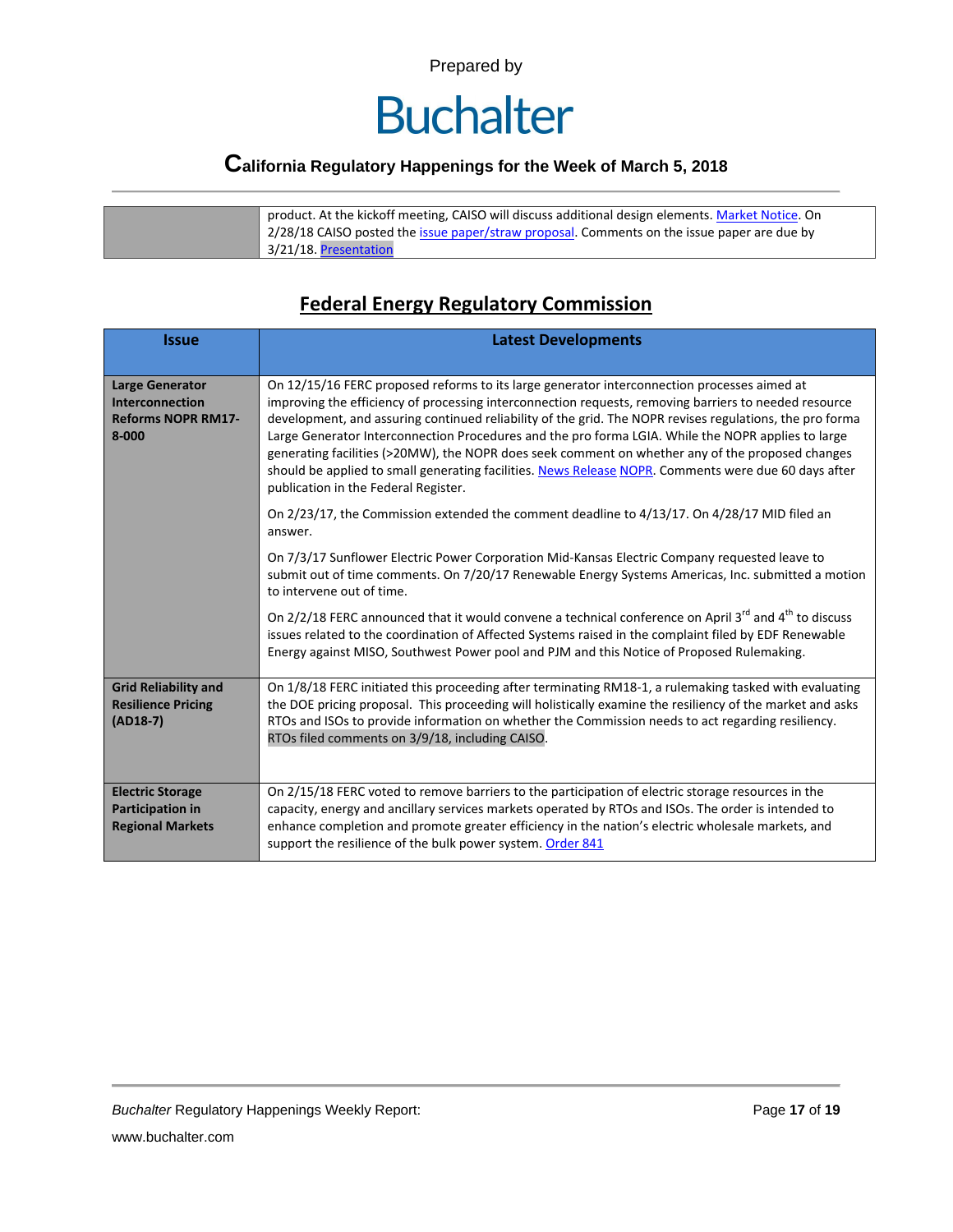# **Buchalter**

**California Regulatory Happenings for the Week of March 5, 2018**

#### **Upcoming Meetings**

| <b>March 2018</b>                                                                       |                                                                                                                                                                      |           |                                                                                                                                                                                                                                                                                                                                                |                                                         |
|-----------------------------------------------------------------------------------------|----------------------------------------------------------------------------------------------------------------------------------------------------------------------|-----------|------------------------------------------------------------------------------------------------------------------------------------------------------------------------------------------------------------------------------------------------------------------------------------------------------------------------------------------------|---------------------------------------------------------|
| <b>Monday</b>                                                                           | <b>Tuesday</b>                                                                                                                                                       | Wednesday | <b>Thursday</b>                                                                                                                                                                                                                                                                                                                                | <b>Friday</b>                                           |
| 12<br>CEC Webinar on<br>Offshore Renewable<br>Energy 1:30pm                             | 13<br><b>CPUC Net Metering</b><br>All Party Meeting<br>(R14.07.002) 1pm                                                                                              | 14        | 15<br>CPUC PHC in R15-06-<br>009 policies,<br>procedures and rules<br>for regulation of<br>physical security<br>10am<br><b>CAISO Market</b><br>Update Call 10:15am<br>ARB Workshop for<br>FY 18-19 funding<br>plan for clean<br>transportation<br>incentives 10am<br><b>CEC Advisory</b><br><b>Committee Meeting</b><br>for the ARFVTP<br>10am | 16                                                      |
| 19<br><b>CAISO Reliability</b><br>Requirements<br>Customer<br>Partnership Group<br>10am | 20<br><b>CPUC Quarterly</b><br>meeting of the<br><b>EM&amp;V</b> stakeholders<br>10am<br>CAISO Review of<br><b>RMR and Capacity</b><br>Procurement<br>Mechanism 10am | 21        | 22<br><b>ARB Board Meeting</b><br>(in Riverside) 9am<br><b>CPUC Meeting</b><br>9:30am                                                                                                                                                                                                                                                          | 23<br><b>ARB Board Meeting</b><br>(in Riverside) 8:30am |